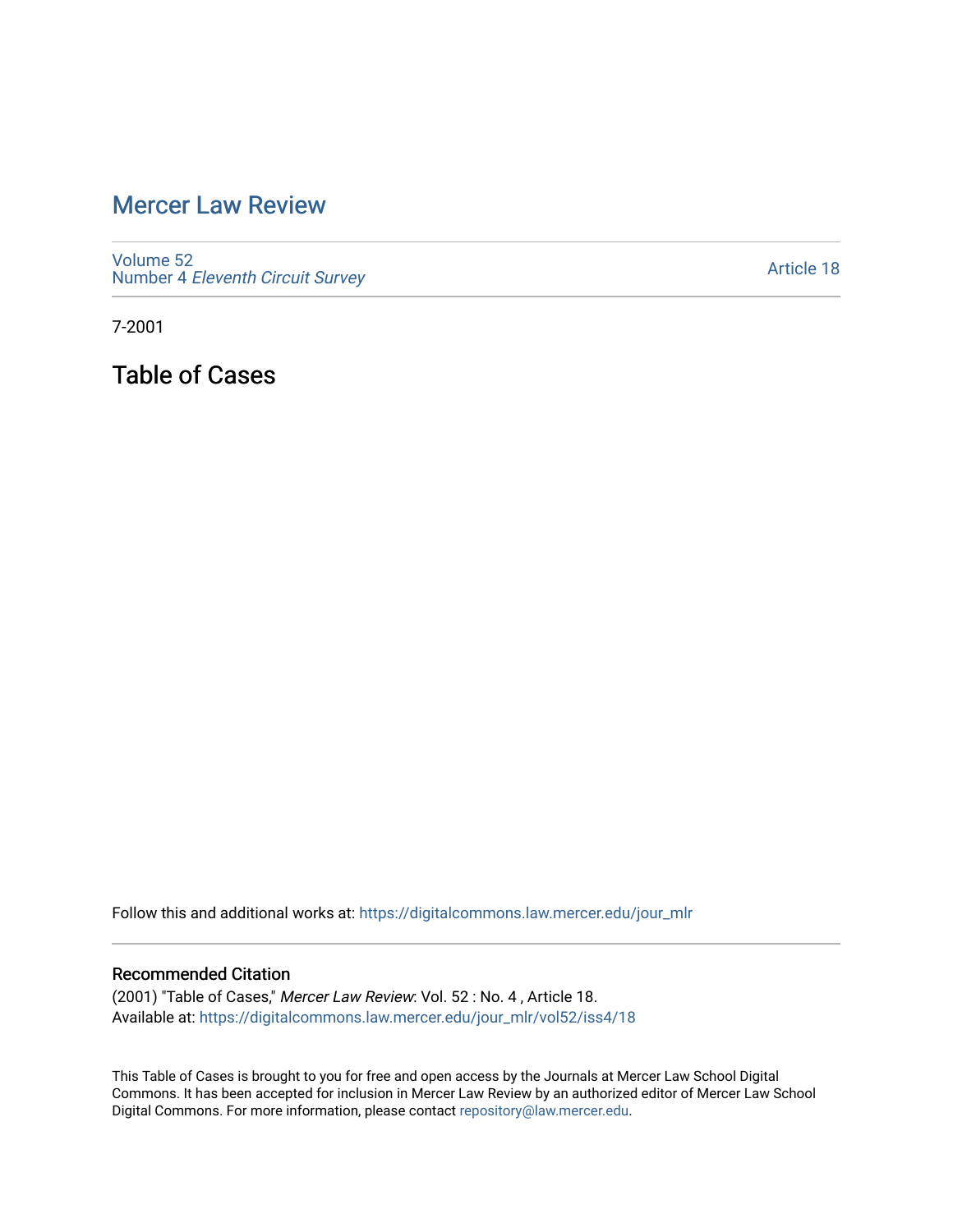# **TABLE OF CASES**

## TITLE YEAR VOL:PAGE

| Aaron Rents Inc. v. Fourteenth Street Venture, L.P.                                              | 2000 | 52:122  |
|--------------------------------------------------------------------------------------------------|------|---------|
|                                                                                                  | 2001 | 52:1372 |
|                                                                                                  | 2001 | 52:1400 |
| Abend v. Klaudt $\ldots, \ldots, \ldots, \ldots, \ldots, \ldots, \ldots, \ldots, \ldots, \ldots$ | 2000 | 52:461  |
|                                                                                                  | 2000 | 52:336  |
|                                                                                                  | 2000 | 52:289  |
| Accolades Apartments, L.P. v. Fulton County                                                      | 2000 | 52:123  |
|                                                                                                  | 2000 | 52:375  |
|                                                                                                  | 2000 | 52:273  |
| Adler v. Duval County School Board                                                               | 2001 | 52:1298 |
|                                                                                                  | 2000 | 52:129  |
| Agins v. City of Tiburon                                                                         | 2001 | 52:711  |
|                                                                                                  | 2001 | 52:761  |
|                                                                                                  | 2001 | 52:768  |
| Albany Urology Clinic, P.C. v. Cleveland                                                         | 2001 | 52:1159 |
| Aldrich v. City of Lumber City                                                                   | 2000 | 52:521  |
| Alexander v. United States                                                                       | 2001 | 52:1100 |
| Ali v. World Omni Financial Corp.                                                                | 2000 | 52:154  |
| All Underwriters v. Weisberg                                                                     | 2001 | 52:1254 |
|                                                                                                  | 2000 | 52:498  |
|                                                                                                  | 2001 | 52:1523 |
|                                                                                                  | 2000 | 52:281  |
| Allstate Insurance Co. v. Czaplicki                                                              | 2000 | 52:317  |
| Almendarez-Torres v. United States                                                               | 2001 | 52:1536 |
|                                                                                                  | 2000 | 52:426  |
|                                                                                                  | 2000 | 52:434  |
| Amberson Holdings LLC v. Westside Story Newspaper                                                | 2001 | 52:1226 |
| American Airlines, Inc. v. United States                                                         | 2001 | 52:1481 |
| American Charities for Reasonable Fundraising Regulation,                                        |      |         |
| Inc. v. Pinellas County                                                                          | 2001 | 52:1273 |
| American National Fire Insurance Co. v. Kenealy                                                  | 2001 | 52:1254 |
|                                                                                                  | 2001 | 52:1563 |
|                                                                                                  | 2001 | 52:1521 |
| Appalachee Enterprises v. Walker                                                                 | 2000 | 52:399  |
| Apprendi v. New Jersey                                                                           | 2001 | 52:1352 |
| Apprendi v. New Jersey                                                                           | 2001 | 52:1421 |
|                                                                                                  | 2001 | 52:1531 |
|                                                                                                  | 2001 | 52:1382 |
|                                                                                                  | 2001 | 52:724  |
| Arnes v. United States (Arnes I)                                                                 | 2001 | 52:1485 |
| Artistic Entertainment, Inc. v. City of Warner Robins                                            | 2001 | 52:1284 |
|                                                                                                  | 2000 | 52:281  |
|                                                                                                  | 2000 | 52:164  |
| Atlanta Dwellings, Inc. v. Wright                                                                | 2000 | 52:404  |
|                                                                                                  | 2000 | 52:158  |
|                                                                                                  | 2000 | 52:537  |
|                                                                                                  |      |         |

1663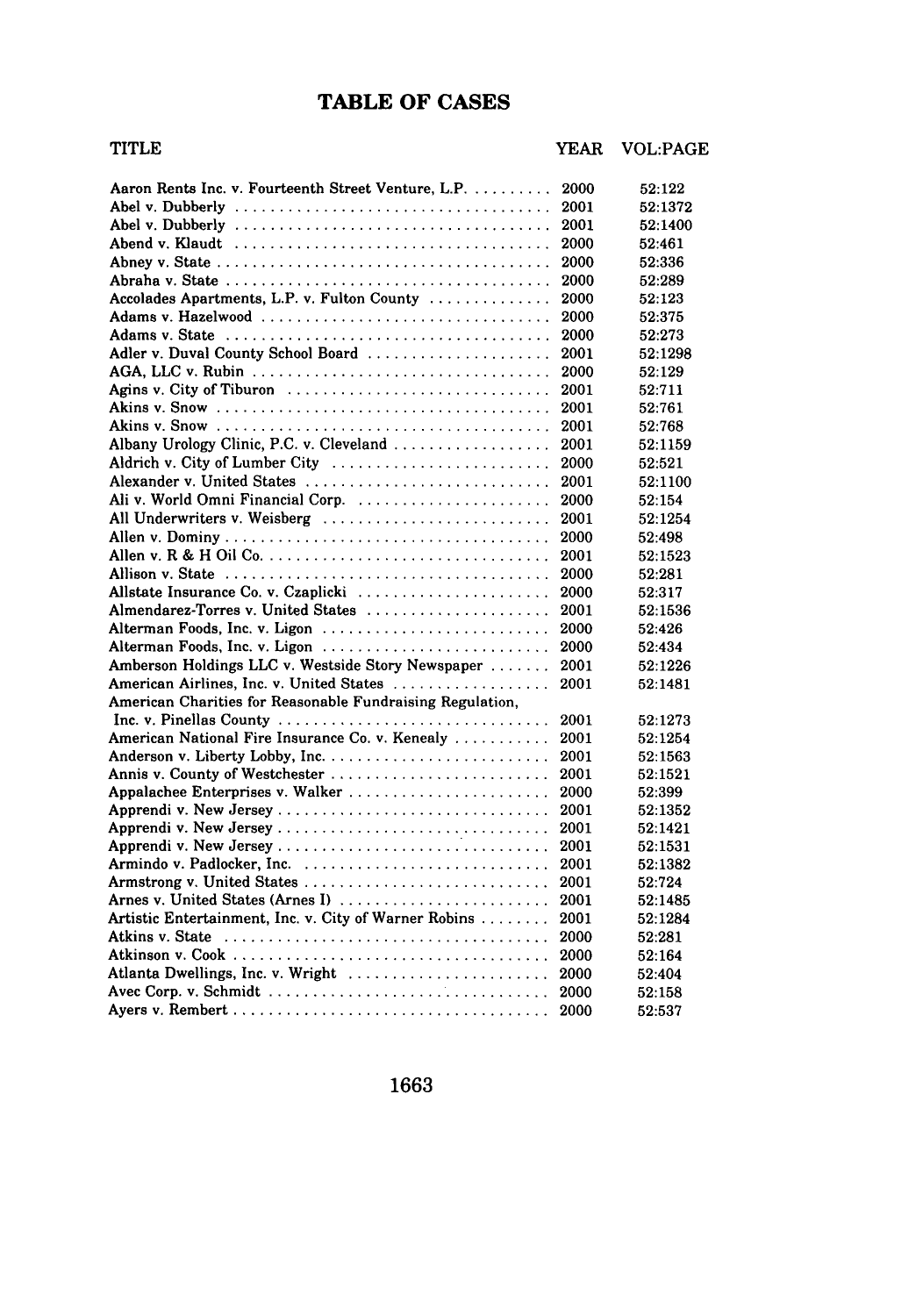| B & D Fabricators v. D.H. Blair Investment Banking Corp.  | 2000 | 52:52   |
|-----------------------------------------------------------|------|---------|
| B & D Fabricators v. D.H. Blair Investment Banking Corp.  | 2000 | 52:80   |
| Babbitt v. Norfolk & West Railway Co.                     | 2001 | 52:1249 |
| Bahadori v. National Union Fire Insurance Co.             | 2000 | 52:521  |
| Baker v. City of Marietta                                 | 2000 | 52:342  |
|                                                           | 2000 | 52:84   |
|                                                           | 2000 | 52:290  |
| Banco Surinvest, S.A. v. SunTrust Bank                    | 2000 | 52:136  |
|                                                           | 2000 | 52:434  |
| Bantam Books, Inc. v. Sullivan                            | 2001 | 52:1105 |
|                                                           | 2000 | 52:213  |
|                                                           |      |         |
| Barnes v. Greater Georgia Life Insurance Co.              | 2000 | 52:310  |
|                                                           | 2000 | 52:38   |
|                                                           | 2000 | 52:86   |
|                                                           | 2000 | 52:296  |
|                                                           | 2000 | 52:82   |
| Barron v. Mayor of Baltimore                              | 2001 | 52:709  |
| Bass v. City of Milledgeville                             | 2000 | 52:63   |
|                                                           | 2001 | 52:1343 |
|                                                           | 2001 | 52:765  |
| Bedingfield v. First National Bank                        | 2000 | 52:66   |
| Bell v. Sasser                                            | 2000 | 52:113  |
| Bell v. Sasser                                            | 2000 | 52:160  |
|                                                           | 2001 | 52:676  |
|                                                           | 2001 | 52:1332 |
|                                                           | 2001 | 52:560  |
| Beluga Holding, Ltd. v. Commerce Capital Corp.            | 2001 | 52:1244 |
| Beluga Holding, Ltd. v. Commerce Capital Corp.            | 2001 | 52:1264 |
|                                                           | 2000 | 52:191  |
|                                                           | 2000 | 52:375  |
| Berthold Types Ltd. v. European Mikrograf Corp.           | 2001 | 52:1225 |
|                                                           | 2000 | 52:392  |
|                                                           | 2000 | 52:362  |
|                                                           | 2000 | 52:514  |
|                                                           | 2000 | 52:362  |
| Bischoff v. Osceola County                                | 2001 | 52:1271 |
|                                                           | 2000 | 52:179  |
|                                                           | 2000 | 52:220  |
| Blitch Ford, Inc. v. MIC Property & Casualty Insurance    |      |         |
|                                                           | 2000 | 52:102  |
| Blumsack v. Bartow County                                 | 2000 | 52:260  |
| Board of Directors of Rotary International v. Rotary Club |      |         |
|                                                           | 2001 | 52:749  |
| Boeing Co. v. Shipman                                     | 2001 | 52:1560 |
|                                                           | 2000 | 52:301  |
|                                                           | 2001 | 52:1176 |
|                                                           | 2001 | 52:671  |
|                                                           | 2000 | 52:192  |
| Bostwick v. Perkins, Hopkins & White                      | 2000 | 52:59   |
| Bourjaily v. United States                                | 2001 | 52:1412 |
| Bowen v. First Family Financial Services, Inc.            | 2001 | 52:1270 |
| Bowen v. Hunter, Maclean, Exley & Dunn                    | 2000 | 52:324  |

 $\label{eq:2.1} \frac{1}{\sqrt{2}}\int_{0}^{2\pi} \frac{1}{\sqrt{2\pi}}\left(\frac{1}{\sqrt{2\pi}}\right)^{2\pi} \frac{1}{\sqrt{2\pi}}\left(\frac{1}{\sqrt{2\pi}}\right)^{2\pi} \frac{1}{\sqrt{2\pi}}\frac{1}{\sqrt{2\pi}}\frac{1}{\sqrt{2\pi}}\frac{1}{\sqrt{2\pi}}\frac{1}{\sqrt{2\pi}}\frac{1}{\sqrt{2\pi}}\frac{1}{\sqrt{2\pi}}\frac{1}{\sqrt{2\pi}}\frac{1}{\sqrt{2\pi}}\frac{1}{\sqrt{2\pi}}\frac{$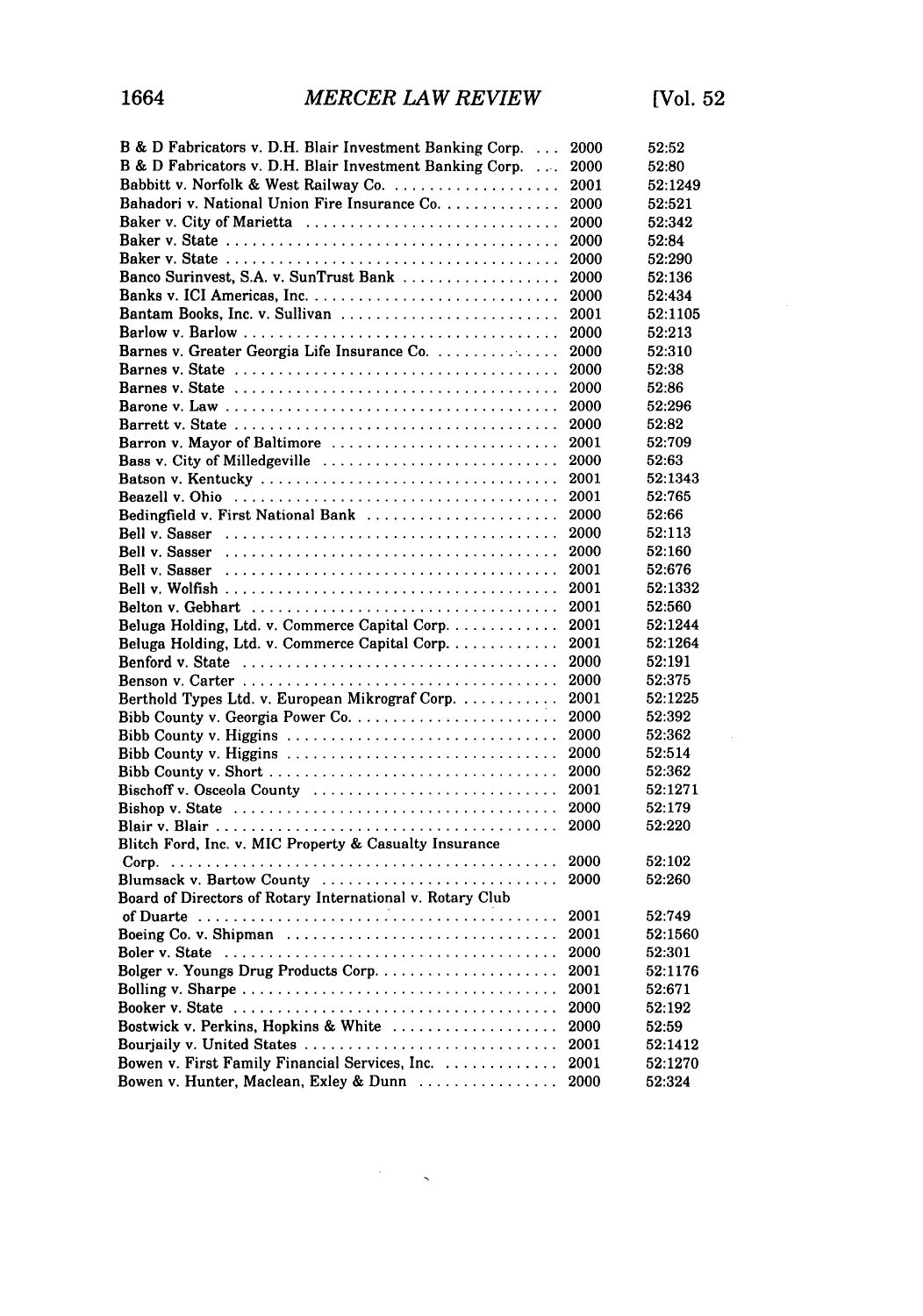| Bowen v. Hunter, Maclean, Exley & Dunn                                                                | 2000  | 52:500  |
|-------------------------------------------------------------------------------------------------------|-------|---------|
|                                                                                                       | 2000  | 52:287  |
|                                                                                                       | 2000  | 52:203  |
| Bradford v. City of Albany                                                                            | 2000  | 52:156  |
| Bradshaw v. Dayton                                                                                    | 2000  | 52:365  |
| Brandon v. Newman                                                                                     | 2000  | 52:448  |
|                                                                                                       | 2000  | 52:334  |
| Brannen/Goddard Co. v. PNC Realty Holding Co. of Georgia                                              | 2000  | 52:164  |
|                                                                                                       | 2000  | 52:204  |
| Brassfield & Gorrie v. Ogletree                                                                       | 2000  | 52:531  |
|                                                                                                       | 2001  | 52:681  |
| Breda v. Wolf Camera & Video                                                                          | 2001  | 52:1378 |
|                                                                                                       | 2001  | 52:594  |
|                                                                                                       | 2000  | 52:486  |
| Brooks v. State $\ldots \ldots \ldots \ldots \ldots \ldots \ldots \ldots \ldots \ldots \ldots \ldots$ | 2000  | 52:210  |
| Broward County Canvassing Board v. Hogan                                                              | 2001  | 52:1584 |
|                                                                                                       | 2001  | 52:1611 |
| Brown v. Board of Education                                                                           | 2001  | 52:549  |
| Brown v. Board of Education                                                                           | 2001  | 52:581  |
| Brown v. Board of Education                                                                           | 2001  | 52:632  |
|                                                                                                       | 2000  | 52:214  |
| Brown v. ITT Consumer Financial Corp.                                                                 | 2001  | 52:1384 |
| Brown v. Liberty County                                                                               | 2000  | 52:360  |
|                                                                                                       | 2000. | 52:304  |
|                                                                                                       | 2000  | 52:305  |
|                                                                                                       | 2000  | 52:86   |
| Brown v. State Farm Mutual Automobile Insurance Co.                                                   | 2000  | 52:311  |
|                                                                                                       | 2000  | 52:288  |
|                                                                                                       | 2000  | 52:193  |
|                                                                                                       | 2001  | 52:1511 |
|                                                                                                       | 2000  | 52:70   |
|                                                                                                       | 2000  | 52:169  |
| Builders Development Corp. v. Hughes Supply, Inc.                                                     | 2000  | 52:149  |
|                                                                                                       | 2001  | 52:560  |
|                                                                                                       | 2001  | 52:1153 |
| Burchfield v. Madrie                                                                                  | 2000  | 52:468  |
| Burlington Industries v. Ellerth                                                                      | 2001  | 52:1377 |
|                                                                                                       | 2001  | 52:1134 |
|                                                                                                       | 2000  | 52:383  |
|                                                                                                       | 2000  | 52:496  |
| Butler v. Dawson County                                                                               | 2000  | 52:372  |
|                                                                                                       | 2001  | 52:1174 |
|                                                                                                       | 2001  | 52:1112 |
| Butts v. County of Volusia                                                                            | 2001  | 52:1397 |
| Café Erotica, Inc. v. Peach County                                                                    | 2000  | 52:366  |
|                                                                                                       | 2001  | 52:764  |
|                                                                                                       | 2001  | 52:1227 |
| California Department of Corrections v. Morales                                                       | 2001  | 52:763  |
| California Department of Corrections v. Morales                                                       | 2001  | 52:769  |
|                                                                                                       | 2001  | 52:1612 |
| Camden County v. Haddock                                                                              | 2000  | 52:364  |
| Cannabis Action Network, Inc. v. City of Gainesville                                                  | 2001  | 52:1267 |
|                                                                                                       |       |         |

 $\ddot{\phantom{a}}$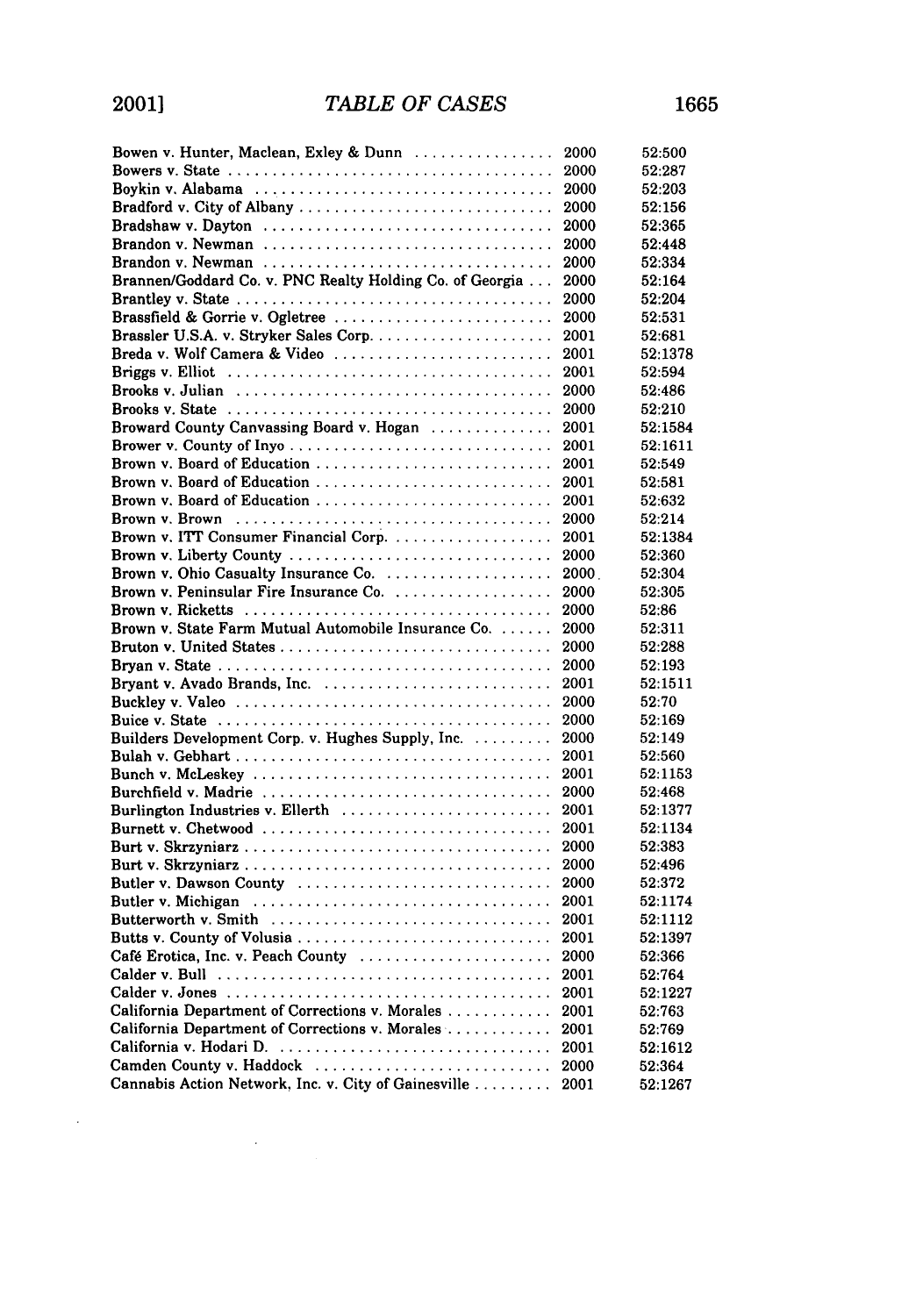$\bar{\lambda}$ 

 $\ddot{\phantom{0}}$ 

 $\hat{\mathbf{r}}$ 

| Cannabis Action Network, Inc. v. City of Gainesville    | 2001 | 52:1287 |
|---------------------------------------------------------|------|---------|
| Canterbury Forest Ass'n v. Collins                      | 2000 | 52:398  |
| Capitol Square Review & Advisory Board v. Pinette       | 2001 | 52:1300 |
|                                                         | 2000 | 52:198  |
| Carnival Brand Seafood Co. v. Carnival Brands, Inc.     | 2001 | 52:693  |
| Carroll County Water Authority v. Bunch                 | 2000 | 52:377  |
| Carroll County Water Authority v. Bunch                 | 2000 | 52:471  |
|                                                         | 2000 | 52:37   |
|                                                         | 2001 | 52:731  |
|                                                         | 2001 | 52:740  |
|                                                         | 2000 | 52:295  |
| Carter v. West Publishing Co.                           | 2001 | 52:1383 |
| Cartwright v. Midtown Hospital                          | 2000 | 52:515  |
|                                                         | 2000 | 52:271  |
|                                                         | 2000 | 52:182  |
|                                                         | 2001 | 52:1394 |
| Castillo v. United States                               | 2001 | 52:1457 |
| Central Hudson Gas & Electric Corp. v. Public Service   |      |         |
|                                                         | 2001 | 52:1279 |
| Central of Georgia Railroad v. Dec Ass'n                | 2000 | 52:390  |
| Central State Transit & Leasing Corp. v. Jones Boat     |      |         |
|                                                         | 2001 | 52:1250 |
| Ceramic & Metal Coatings Corp. v. Hizer                 | 2000 | 52:128  |
| Chambers v. Florida                                     | 2001 | 52:660  |
| Chamlee v. Henry County Board of Education              | 2000 | 52:259  |
| Chamlee v. Henry County Board of Education              | 2000 | 52:373  |
| Chanda v. Engelhard/ICC                                 | 2001 | 52:1395 |
| Chandler v. Siegelman                                   | 2001 | 52:1297 |
|                                                         | 2000 | 52:289  |
| Chapman v. AI Transport                                 | 2001 | 52:1390 |
| Chapman v. AI Transportation                            | 2001 | 52:1494 |
| Chapman v. Western Union Telegraph Co.                  | 2001 | 52:778  |
| Chicot County Drainage District v. Baxter State Bank    | 2000 | 52:69   |
|                                                         | 2001 | 52:737  |
|                                                         | 2001 | 52:1528 |
| Christy Bros. Circus v. Turnage                         | 2001 | 52:780  |
| Chrysler Insurance Co. v. Dorminey                      | 2000 | 52:319  |
| City of Annapolis v. Waterman                           | 2001 | 52:715  |
| City of Atlanta v. St. Paul Fire & Marine Insurance Co. | 2000 | 52:304  |
| City of Bowman v. Gunnells                              | 2000 | 52:353  |
| City of Dalton v. Carrol                                | 2000 | 52:348  |
| City of Dalton v. Gene Rogers Construction Co.          | 2000 | 52:512  |
| City of Douglasville v. Queen                           | 2000 | 52:352  |
| City of Erie v. Pap's A.M.                              | 2001 | 52:1283 |
| City of Griffin v. Jackson                              | 2000 | 52:354  |
| City of Griffin v. McKemie                              | 2000 | 52:347  |
|                                                         | 2000 | 52:343  |
| City of Marietta v. Edwards                             | 2000 | 52:346  |
| City of Marietta v. Edwards                             | 2000 | 52:407  |
| City of Pinellas Park v. Brown                          | 2001 | 52:1636 |
| City of Renton v. Playtime Theatres, Inc.               | 2001 | 52:1280 |
|                                                         | 2000 | 52:353  |

 $\sim$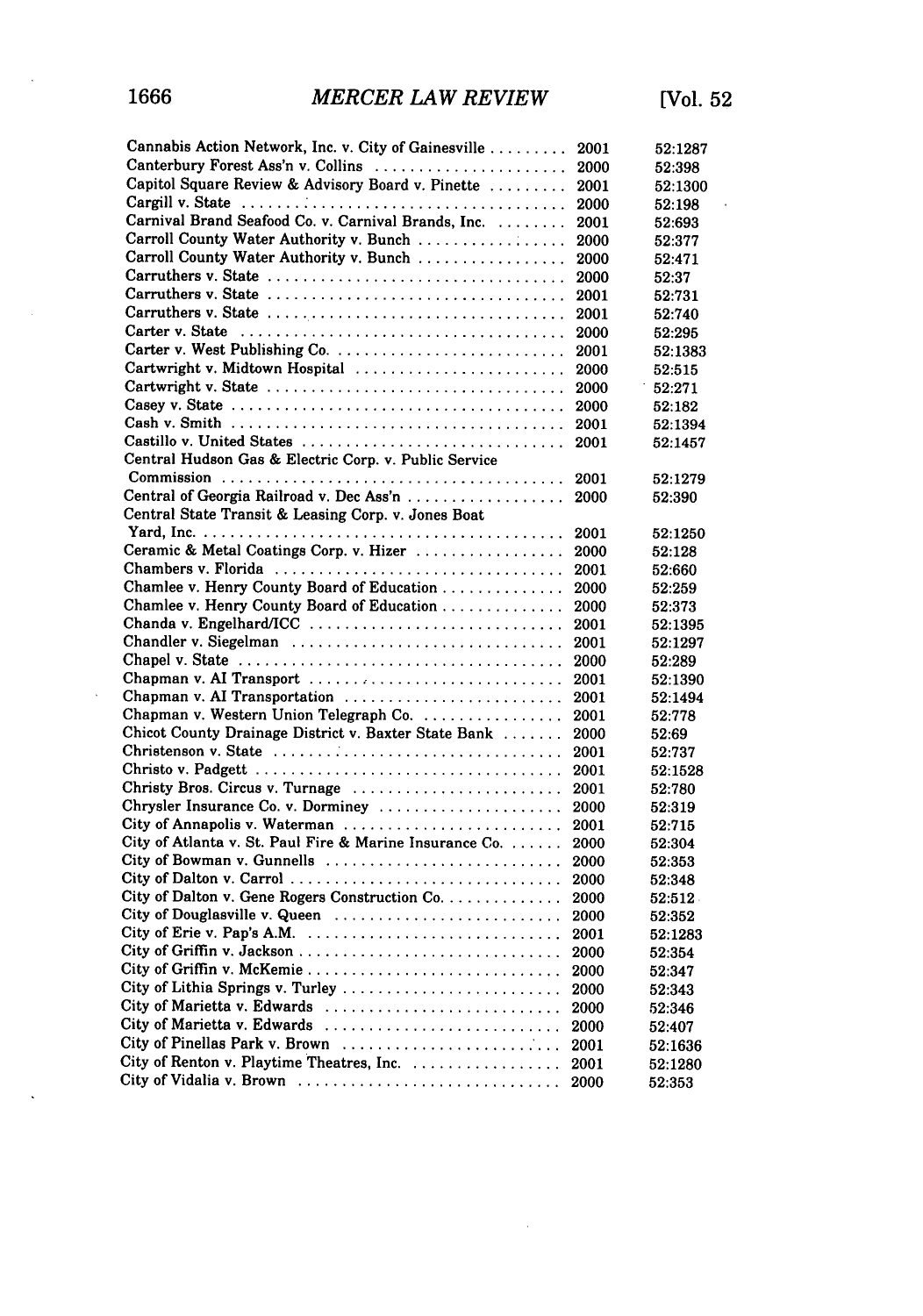| Clarington County v. South Carolina                                                                | 2001 | 52:607  |
|----------------------------------------------------------------------------------------------------|------|---------|
|                                                                                                    | 2000 | 52:97   |
|                                                                                                    | 2000 | 52:421  |
| Coalition for the Abolition of Marijuana Prohibition                                               |      |         |
|                                                                                                    | 2001 | 52:1275 |
| Coastal Fuels Marketing, Inc. v. Florida Express                                                   |      |         |
|                                                                                                    | 2001 | 52:1245 |
| Coastal Fuels Marketing, Inc. v. Florida Express                                                   |      |         |
| Shipping $Co. \ldots \ldots \ldots \ldots \ldots \ldots \ldots \ldots \ldots \ldots \ldots \ldots$ | 2001 | 52:1254 |
| Cochran v. City of Rockmart $\ldots, \ldots, \ldots, \ldots, \ldots, \ldots, \ldots$               | 2000 | 52:83   |
| Coffey v. Brooks County                                                                            | 2000 | 52:372  |
| Cohen v. Beneficial Life Industrial Loan Corp.                                                     | 2001 | 52:1265 |
| Cohen v. Sandy Springs Crossing Associates, L.P.                                                   | 2000 | 52:158  |
| Cohen v. William Goldberg & Co.                                                                    | 2000 | 52:114  |
|                                                                                                    | 2001 | 52:1622 |
| College Savings Bank v. Florida Prepaid Postsecondary                                              |      |         |
| Education Expense Board                                                                            | 2001 | 52:678  |
| College Savings Bank v. Florida Prepaid Postsecondary                                              |      |         |
| Education Expense Board                                                                            | 2001 | 52:689  |
| Collier v. Board of Commissioners                                                                  | 2000 | 52:363  |
|                                                                                                    | 2000 | 52:195  |
| Columbus Fire Department/Columbus Consolidated                                                     |      |         |
|                                                                                                    |      | 52:344  |
| Columbus Fire Department/Columbus Consolidated                                                     |      |         |
| Government v. Ledford                                                                              | 2000 | 52:513  |
| Combs v. Plantation Patterns, Meadowcraft                                                          | 2001 | 52:1390 |
| Commissioner v. Lester                                                                             | 2001 | 52:1483 |
| Commissioner v. Schleier                                                                           | 2001 | 52:1473 |
| Commissioner v. Schleier                                                                           | 2001 | 52:1489 |
| Commonwealth ex rel. Paulinski v. Isaac                                                            | 2000 | 52:91   |
| Commonwealth v. Wiseman                                                                            | 2001 | 52:1131 |
|                                                                                                    | 2001 | 52:1226 |
|                                                                                                    | 2000 | 52:445  |
|                                                                                                    | 2001 | 52:734  |
| Container Applications International, Inc. v. Lykes Brothers                                       |      |         |
|                                                                                                    | 2001 | 52:1258 |
| Corbin v. County School Board of Pulaski County                                                    | 2001 | 52:587  |
|                                                                                                    | 2000 | 52:438  |
| Cornelius v. Macon-Bibb County Hospital Authority                                                  | 2000 | 52:286  |
| Cornelius v. Macon-Bibb County Hospital Authority                                                  | 2000 | 52:453  |
|                                                                                                    | 2000 | 52:189  |
| Cotton States Mutual Insurance Co. v. Coleman                                                      | 2000 | 52:318  |
|                                                                                                    | 2000 | 52:508  |
| Cotton v. Cotton $\dots\dots\dots\dots\dots\dots\dots\dots\dots\dots\dots\dots\dots\dots\dots$     | 2000 | 52:220  |
|                                                                                                    | 2001 | 52:1399 |
| County of Sacramento v. Lewis                                                                      | 2001 | 52:1615 |
|                                                                                                    | 2000 | 52:116  |
| Craven v. United States                                                                            | 2001 | 52:1484 |
| Crawford & Co. v. Apfel $\ldots, \ldots, \ldots, \ldots, \ldots, \ldots, \ldots, \ldots$           | 2001 | 52:1266 |
| Crawford & Co. v. Apfel                                                                            | 2001 | 52:1524 |
| Crews v. Roger Wahl, CPA, P.C.                                                                     | 2000 | 52:163  |
| Crisp Area YMCA v. Nationsbank, N.A.                                                               | 2000 | 52:483  |
|                                                                                                    |      |         |

 $\ddot{\phantom{a}}$ 

 $\ddot{\phantom{0}}$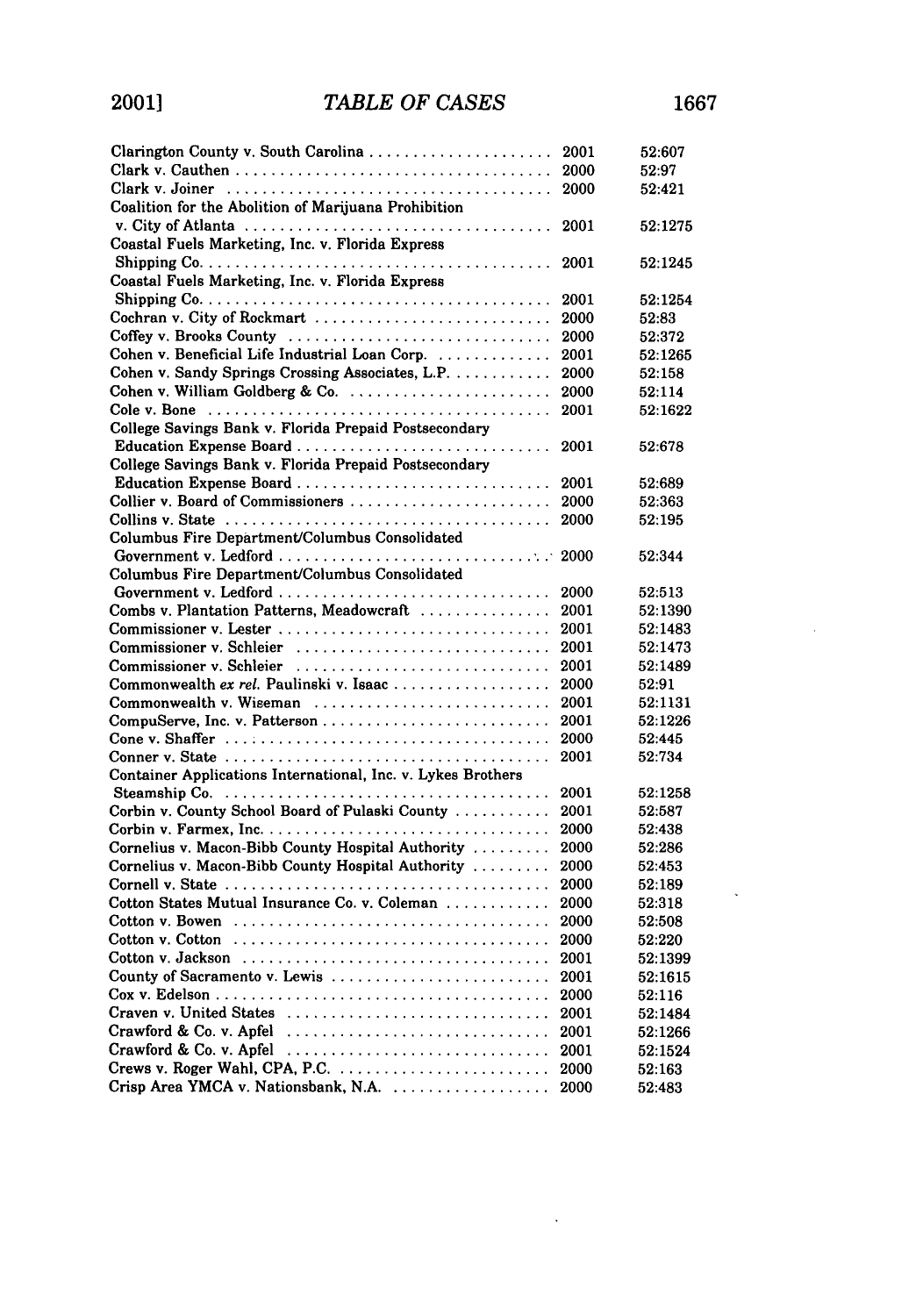$\ddot{\phantom{a}}$ 

 $\pmb{\cdot}$ 

|                                                                                                  | 2000         | 52:34            |
|--------------------------------------------------------------------------------------------------|--------------|------------------|
| Crosby v. Cooper Tire & Rubber Co.                                                               | 2000         | 52:264           |
| Crosby v. Cooper Tire & Rubber Co.                                                               | 2000         | 52:440           |
|                                                                                                  | 2001         | 52:736           |
| Crumbley v. McCart                                                                               | 2000         | 52:485           |
| Crump v. McDonald $\ldots \ldots \ldots \ldots \ldots \ldots \ldots \ldots \ldots \ldots \ldots$ | 2000         | 52:491           |
| CSX Transportation v. City of Garden City                                                        | 2001         | 52:1525          |
| Cunard S.S. Co. v. Mellon                                                                        | 2001         | 52:1244          |
| Curran v. Mount Diablo Council of Boy Scouts of America                                          | 2001         | 52:753           |
|                                                                                                  | 2000         | 52:72            |
|                                                                                                  | 2000         | 52:172           |
|                                                                                                  | 2000         | 52:293           |
|                                                                                                  | 2000         | 52:293           |
| Dale v. Boy Scouts of America                                                                    | 2001         | 52:745           |
| Daubert v. Merrell Dow Pharmaceuticals, Inc.                                                     | 2001         | 52:1404          |
| Daubert v. Merrell Dow Pharmaceuticals, Inc.                                                     | 2001         | 52:1411          |
|                                                                                                  | 2000         | 52:477           |
| Davenport Recycling Associates v. Commissioner                                                   | 2001         | 52:1474          |
| David Vincent, Inc. v. Broward County                                                            | 2001         | 52:1281          |
|                                                                                                  | 2000         | 52:331           |
| Davis v. County School Board of Prince Edward County                                             | 2001         | 52:560           |
| Davis v. County School Board of Prince Edward County                                             | 2001         | 52:607           |
|                                                                                                  | 2001         | 52:1396          |
| Davis v. Kaiser Foundation Health Plan of Georgia                                                | 2000         | 52:316           |
| Davis v. United States                                                                           | 2001         | 52:1338          |
| Dawson v. Delaware                                                                               | 2000         | 52:42            |
|                                                                                                  | 2000         | 52:210           |
| Dees v. Johnson Controls World Services, Inc.                                                    | 2001         | 52:1380          |
| DeKalb County v. Wideman                                                                         | 2001         | 52:784           |
|                                                                                                  | 2000         | 52:436           |
|                                                                                                  | 2000         | 52:196           |
| Denver Area Educational Telecommunications Consortium,                                           |              |                  |
|                                                                                                  | 2001         | 52:1180          |
| Department of Revenue v. Sledge                                                                  | 2000         | 52:124           |
| Department of Transportation v. Rasmussen                                                        | 2000         | 52:410           |
| Dickerson v. Alachua County Commission                                                           | 2001         | 52:1368          |
| Dickerson v. Alachua County Commission                                                           | 2001         | 52:1401          |
| Dickerson v. Alachua County Commission                                                           | 2001         | 52:1519          |
| Dickerson v. Augusta-Richmond County Commission                                                  | 2000         | 52:349           |
|                                                                                                  | 2000         | 52:185           |
| Dickerson v. United States                                                                       | 2001         | 52:1335          |
|                                                                                                  | 2001         | 52.680           |
|                                                                                                  | 2000         | 52:273           |
| Doe v. DeKalb County School District                                                             | 2001         | 52:1371          |
| Dolan v. City of Tigard                                                                          | 2001         | 52:709           |
|                                                                                                  | 2001         | 52:713           |
| Dolan v. City of Tigard                                                                          |              |                  |
| Dolan v. City of Tigard                                                                          | 2001<br>2001 | 52:716<br>52:727 |
| Dolan v. City of Tigard                                                                          |              |                  |
| Dominquez v. Enterprise Leasing Co.                                                              | 2000         | 52:67            |
|                                                                                                  | 2000         | 52:294           |
|                                                                                                  | 2000         | 52:290           |
|                                                                                                  | 2000         | 52:301           |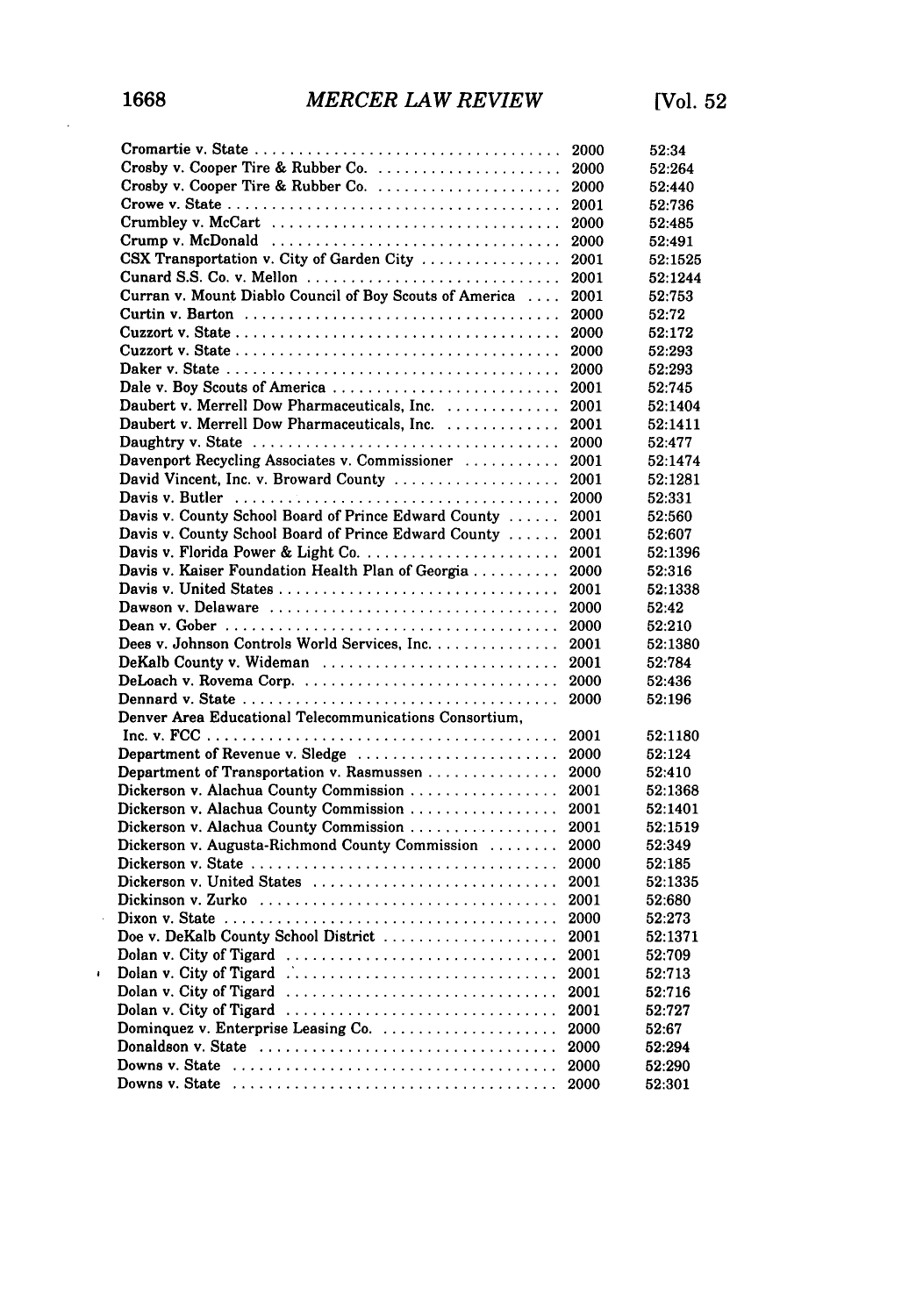|                                                                                                             | 2000 | 52:44   |
|-------------------------------------------------------------------------------------------------------------|------|---------|
| Drane v. State $\ldots \ldots \ldots \ldots \ldots \ldots \ldots \ldots \ldots \ldots \ldots \ldots \ldots$ | 2000 | 52:293  |
|                                                                                                             | 2001 | 52:1625 |
|                                                                                                             | 2000 | 52:360  |
|                                                                                                             | 2001 | 52:1534 |
|                                                                                                             | 2000 | 52:489  |
|                                                                                                             | 2000 | 52:207  |
|                                                                                                             | 2000 | 52:196  |
|                                                                                                             | 2001 | 52:1371 |
|                                                                                                             | 2001 | 52:1395 |
|                                                                                                             | 2000 | 52:487  |
|                                                                                                             | 2001 | 52:1394 |
|                                                                                                             | 2000 | 52:83   |
|                                                                                                             | 2000 | 52:184  |
|                                                                                                             | 2000 | 52:477  |
|                                                                                                             | 2001 | 52:1337 |
| EEOC v. Joe's Stone Crab, Inc.                                                                              | 2001 | 52:1374 |
|                                                                                                             | 2001 | 52:1381 |
|                                                                                                             | 2001 | 52:1385 |
|                                                                                                             | 2000 | 52:474  |
|                                                                                                             | 2000 | 52:481  |
|                                                                                                             | 2000 | 52:143  |
| Empire Fire & Marine Insurance Co. v. State Farm Fire                                                       |      |         |
|                                                                                                             | 2000 | 52:317  |
| <b>Employment Division, Department of Human Resources</b>                                                   |      |         |
|                                                                                                             | 2001 | 52:1301 |
| Employment Division, Department of Human Resources                                                          |      |         |
|                                                                                                             | 2001 | 52:1369 |
| Enchanted Valley R.V. Resort, Ltd. v. Weese                                                                 | 2000 | 52:265  |
| Epic Metals Corp. v. Souliere                                                                               | 2001 | 52:702  |
|                                                                                                             | 2000 | 52:463  |
| Estate of Martin Luther King, Jr., Inc. v. CBS, Inc.                                                        | 2001 | 52:697  |
| Euromarket Designs, Inc. v. Crate & Barrel Ltd.                                                             | 2001 | 52:1231 |
| Evans v. City of Covington $\ldots \ldots \ldots \ldots \ldots \ldots \ldots \ldots \ldots$                 | 2000 | 52:353  |
|                                                                                                             | 2001 | 52:984  |
| Ex parte Lange $\ldots \ldots \ldots \ldots \ldots \ldots \ldots \ldots \ldots \ldots \ldots \ldots$        | 2000 | 52:71   |
|                                                                                                             | 2000 | 52:88   |
|                                                                                                             | 2000 | 52:71   |
| Ezor v. Thompson $\ldots \ldots \ldots \ldots \ldots \ldots \ldots \ldots \ldots \ldots \ldots$             | 2000 | 52:454  |
| Fabry v. Commissioner $\ldots \ldots \ldots \ldots \ldots \ldots \ldots \ldots \ldots \ldots$               | 2001 | 52:1488 |
| Falken v. Glynn County, Georgia                                                                             | 2001 | 52:1502 |
| Family Partners Worldwide, Inc. v. SunTrust Bank, Atlanta                                                   | 2000 | 52:132  |
| Family Partners Worldwide, Inc. v. SunTrust Bank, Atlanta                                                   | 2000 | 52:147  |
| Faragher v. City of Boca Raton                                                                              | 2001 | 52:1377 |
| FCC v. Pacifica Foundation                                                                                  | 2001 | 52:1177 |
|                                                                                                             | 2000 | 52:208  |
| Fielder v. Rice Construction Co.                                                                            | 2000 | 52:374  |
| Fireman's Fund Insurance Co. v. Dean                                                                        | 2000 | 52:305  |
| First English Evangelical Lutheran Church v. County of                                                      |      |         |
|                                                                                                             | 2001 | 52:711  |
| Fleming v. Lowry $\ldots \ldots \ldots \ldots \ldots \ldots \ldots \ldots \ldots \ldots \ldots \ldots$      | 2000 | 52:81   |
|                                                                                                             |      |         |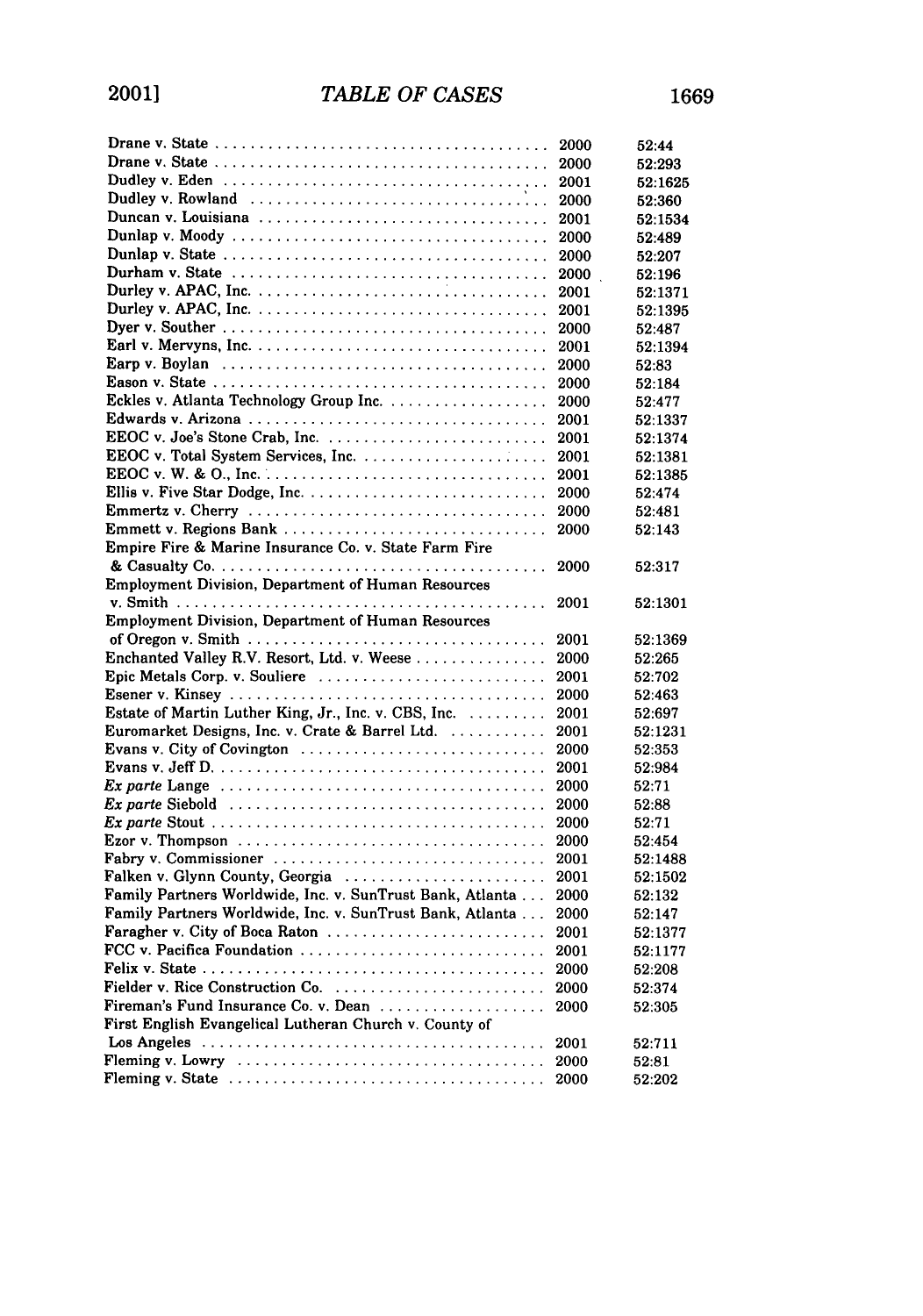$\hat{\mathcal{L}}$ 

 $\bar{z}$ 

 $\sim 10^6$ 

|  | Flint Electric Membership Corp. v. Ed Smith Construction |  |  |
|--|----------------------------------------------------------|--|--|

|                                                          | 2000 | 52:512  |
|----------------------------------------------------------|------|---------|
| Flint Electric Membership Corp. v. Barrow                | 2000 | 52:103  |
| Florida Rock Industries, Inc. v. United States           | 2001 | 52:723  |
|                                                          | 2000 | 52:188  |
| Fluidmaster, Inc. v. Severinsen                          | 2000 | 52:438  |
|                                                          | 2000 | 52:173  |
| FPI Atlanta, L.P. v. Seaton                              | 2000 | 52:412  |
| Frame v. Booth, Wade & Campbell                          | 2000 | 52:332  |
| Frederick v. Kirby Tankships, Inc.                       | 2001 | 52:1242 |
| Freedman v. Maryland                                     | 2001 | 52:1105 |
| Freedman v. Maryland                                     | 2001 | 52:1280 |
|                                                          | 2001 | 52:1289 |
|                                                          | 2001 | 52:1528 |
| Frehling Enterprises v. International Select Group, Inc. | 2001 | 52:683  |
| Fulton-Fritchlee v. Douglas                              | 2000 | 52:279  |
| Furnco Construction Corp. v. Waters                      | 2001 | 52:1561 |
| FW/PBS, Inc. v. Dallas                                   | 2001 | 52:1280 |
|                                                          | 2001 | 52:585  |
| Gaines v. University of Missouri                         | 2001 | 52:654  |
|                                                          | 2000 | 52:67   |
|                                                          | 2001 | 52:761  |
|                                                          | 2001 | 52:771  |
| Garrett v. University of Alabama at Birmingham Board     |      |         |
|                                                          | 2001 | 52:1493 |
| Garrett v. Women's Health Care of Gwinnett               | 2000 | 52:102  |
| Gateway Family Worship Centers, Inc. v. H.O.P.E.         |      |         |
| Foundation Ministries                                    | 2000 | 52:400  |
|                                                          |      |         |
|                                                          | 2000 | 52:364  |
|                                                          | 2000 | 52:206  |
| Geier v. American Honda Motor Co.                        | 2000 | 52:444  |
| Gellington v. Christian Methodist Episcopal Church, Inc. | 2001 | 52:1300 |
| Gellington v. Christian Methodist Episcopal Church, Inc. | 2001 | 52:1369 |
| Gentile v. State Bar of Nevada                           | 2001 | 52:1111 |
|                                                          | 2000 | 52:443  |
| Georgia Farm Bureau Mutual Insurance Co. v. Huncke       | 2000 | 52:306  |
| Georgia Farm Bureau Mutual Insurance Co. v. Vanuss       | 2000 | 52:304  |
| Georgia Farm Bureau Mutual Insurance Co. v. Garzone      | 2000 | 52:304  |
| Georgia Forestry Commission v. Taylor                    | 2000 | 52:525  |
| Georgia Ports Authority v. Harris                        | 2000 | 52:469  |
| Georgia Power Co. v. Franco Remodeling Co.               | 2000 | 52:512  |
| Georgia Receivables, Inc. v. Kirk                        | 2000 | 52:327  |
|                                                          | 2000 | 52:52   |
| Georgia-Pacific Corp. v. Wilsón                          | 2000 | 52:520  |
| GFA Business Solutions, Inc. v. Greenway Insurance       |      |         |
|                                                          | 2000 | 52:529  |
| Gibbons v. State                                         | 2000 | 52:293  |
|                                                          | 2000 | 52:296  |
|                                                          | 2001 | 52:1124 |
|                                                          | 2001 | 52:1303 |
|                                                          | 2000 | 52:131  |
|                                                          | 2001 | 52:798  |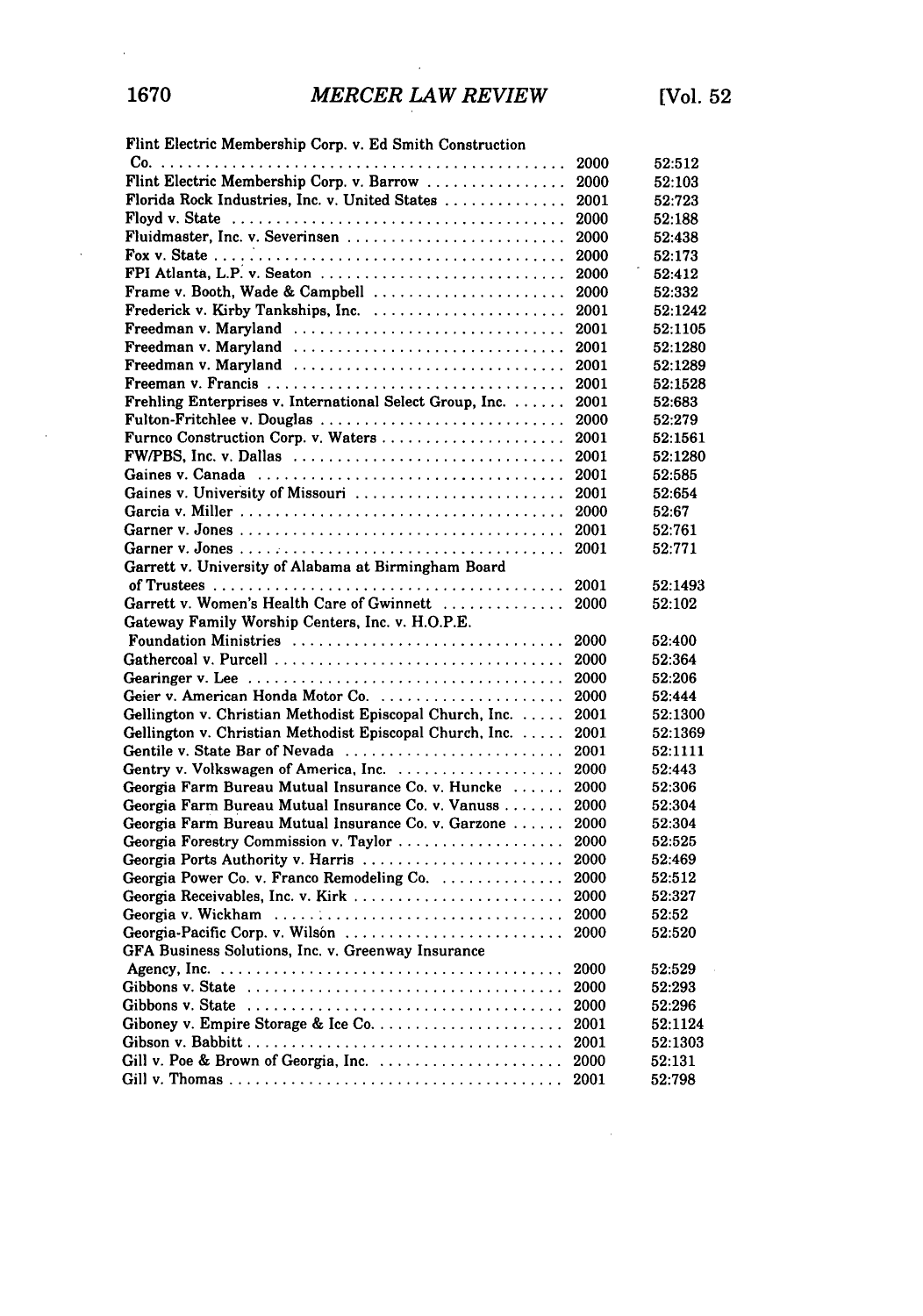| Ginsberg v. New York                                                                                 | 2001 | 52:1175 |
|------------------------------------------------------------------------------------------------------|------|---------|
| Gitlitz v. Commissioner                                                                              | 2001 | 52:1476 |
| Glenn v. Western Union Telegraph Co.                                                                 | 2001 | 52:779  |
|                                                                                                      | 2000 | 52:206  |
|                                                                                                      | 2000 | 52:269  |
|                                                                                                      | 2001 | 52:785  |
| Goolsby v. Estate of Williams                                                                        | 2000 | 52:489  |
|                                                                                                      | 2001 | 52:1569 |
|                                                                                                      | 2001 | 52:1576 |
|                                                                                                      | 2001 | 52:1609 |
|                                                                                                      | 2000 | 52:336  |
| Green v. State $\ldots \ldots \ldots \ldots \ldots \ldots \ldots \ldots \ldots \ldots \ldots \ldots$ | 2000 | 52:198  |
|                                                                                                      | 2001 | 52:738  |
| Greenfield v. Scafati                                                                                | 2001 | 52:766  |
|                                                                                                      | 2001 | 52:1489 |
| Greg Fisher, Ltd. v. Samples                                                                         | 2000 | 52:530  |
| Griffeth v. Principal Mutual Insurance Co.                                                           | 2000 | 52:466  |
| Griffin v. County School Board of Prince Edward County                                               | 2001 | 52:586  |
| Griffith v. Kentucky                                                                                 | 2000 | 52:69   |
| Griffith v. Kentucky                                                                                 | 2000 | 52:87   |
|                                                                                                      |      |         |
|                                                                                                      | 2001 | 52:748  |
| Groover v. Johnson Controls World Service                                                            | 2000 | 52:516  |
|                                                                                                      | 2001 | 52:1119 |
| Grovey v. Townsend                                                                                   | 2001 | 52:661  |
| Gulley v. State                                                                                      | 2000 | 52:30   |
| Gupta v. Florida Board of Regents                                                                    | 2001 | 52:1379 |
| Gwinnett County v. Davis                                                                             | 2000 | 52:378  |
| Hackbart v. Hackbart                                                                                 | 2000 | 52:218  |
|                                                                                                      | 2001 | 52:1302 |
|                                                                                                      | 2000 | 52:218  |
|                                                                                                      | 2001 | 52:596  |
|                                                                                                      | 2000 | 52:81   |
|                                                                                                      | 2000 | 52:86   |
|                                                                                                      | 2001 | 52:739  |
| Hancock v. Bryan County Board of Education                                                           | 2000 | 52:261  |
| Haney v. Development Authority of Bremen                                                             | 2000 | 52:355  |
| Hansche v. City of Atlanta Police Department                                                         | 2000 | 52:532  |
|                                                                                                      | 2000 | 52:299  |
|                                                                                                      | 2000 | 52:84   |
| Harmon v. OKI Systems                                                                                | 2001 | 52:1523 |
| Harper v. City of East Point                                                                         | 2000 | 52:351  |
|                                                                                                      | 2000 | 52:286  |
|                                                                                                      | 2000 | 52:185  |
|                                                                                                      | 2000 | 52:118  |
|                                                                                                      | 2001 | 52:1507 |
|                                                                                                      | 2000 | 52:281  |
|                                                                                                      | 2001 | 52:1498 |
| Hartford Insurance Co. v. Nationwide Mutual Insurance Co.                                            | 2000 | 52:315  |
|                                                                                                      | 2001 | 52:1272 |
| Hay v. Development Authority                                                                         | 2000 | 52:377  |
| Haves v. Clark                                                                                       | 2000 | 52:493  |
|                                                                                                      | 2000 | 52:165  |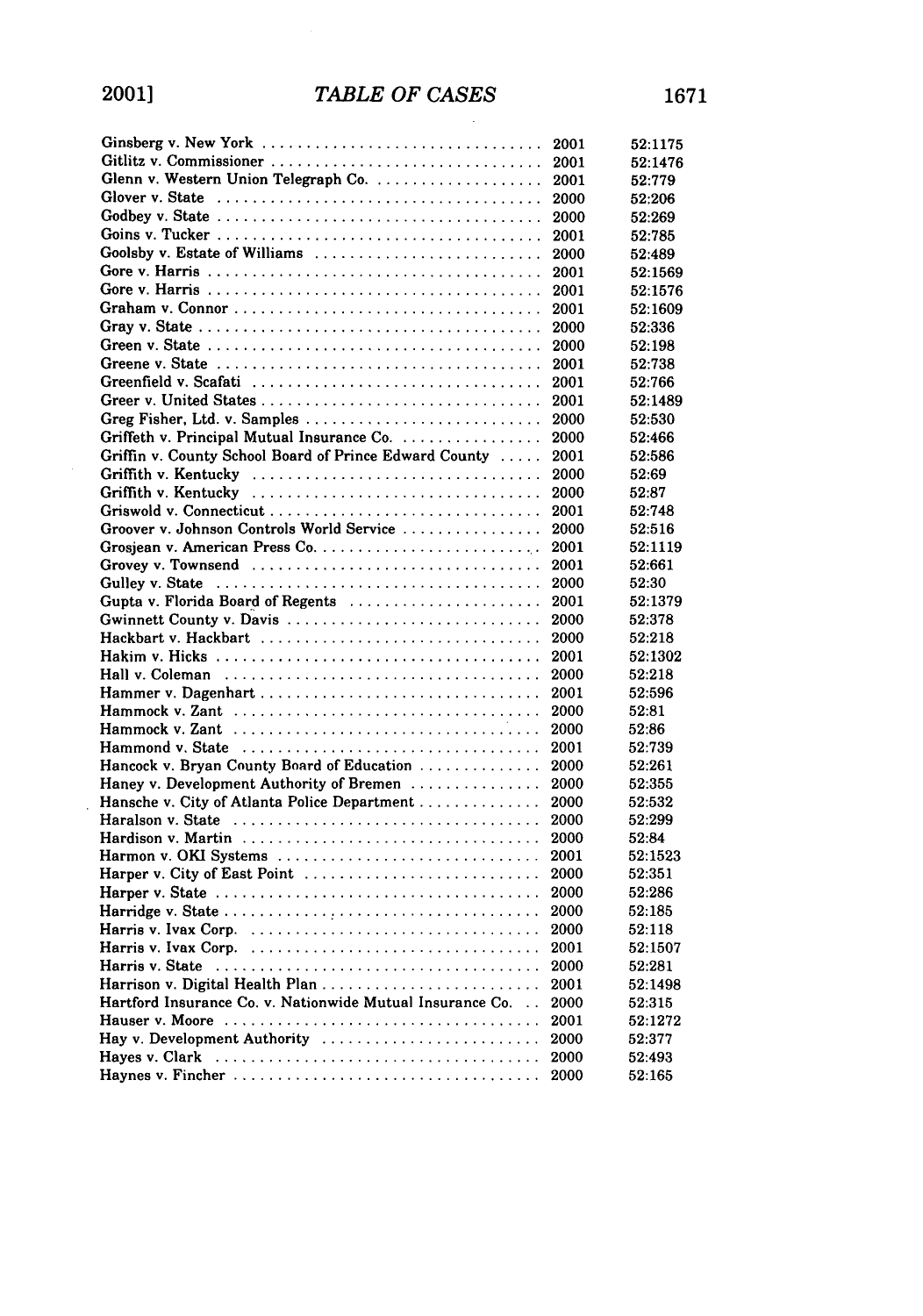| Health Horizons, Inc. v. State Farm Mutual Automobile.                                                  |      |         |
|---------------------------------------------------------------------------------------------------------|------|---------|
|                                                                                                         | 2000 | 52:308  |
| Helton v. Secretary for the Department of Corrections                                                   | 2001 | 52:1361 |
| Henderman v. Walton County Water & Sewerage Authority                                                   | 2000 | 52:376  |
|                                                                                                         | 2000 | 52:36   |
|                                                                                                         | 2000 | 52:127  |
|                                                                                                         | 2000 | 52:65   |
| Herzog v. Castle Rock Entertainment                                                                     | 2001 | 52:698  |
|                                                                                                         | 2001 | 52:1528 |
| HIH Marine Services, Inc. v. Fraser                                                                     | 2001 | 52:1253 |
| Hilburn v. Murata Electronics North America, Inc.                                                       | 2001 | 52:1395 |
|                                                                                                         | 2000 | 52:195  |
|                                                                                                         | 2001 | 52:737  |
| Hinson v. Clinch County Board of Education                                                              | 2001 | 52:1370 |
|                                                                                                         | 2000 | 52:66   |
| Hockerson-Halberstadt, Inc. v. CostCo Wholesale Corp.                                                   | 2001 | 52:1233 |
| Hodel v. Virginia Surface Mining & Reclamation Ass'n                                                    | 2001 | 52:722  |
| Hogan Management Services, P.C. v. Martino                                                              | 2000 | 52:129  |
|                                                                                                         | 2000 | 52:265  |
|                                                                                                         | 2000 | 52:445  |
|                                                                                                         | 2000 | 52:41   |
| Holton v. Hollingsworth                                                                                 | 2000 | 52:345  |
|                                                                                                         | 2000 | 52:390  |
| $Hood$ v. Spruill $\ldots \ldots \ldots \ldots \ldots \ldots \ldots \ldots \ldots \ldots$               | 2000 | 52:392  |
|                                                                                                         | 2000 | 52:168  |
|                                                                                                         | 2000 | 52:277  |
|                                                                                                         | 2000 | 52:456  |
|                                                                                                         | 2000 | 52:171  |
|                                                                                                         | 2000 | 52:178  |
|                                                                                                         | 2000 | 52:272  |
|                                                                                                         | 2000 | 52:85   |
|                                                                                                         | 2000 | 52:518  |
|                                                                                                         | 2001 | 52:1524 |
| Hurley v. Irish-American Gay, Lesbian & Bisexual                                                        |      |         |
|                                                                                                         | 2001 | 52:753  |
| IAL Aircraft Holding, Inc. v. Federal Aviation                                                          |      |         |
|                                                                                                         | 2001 | 52:1274 |
|                                                                                                         | 2000 | 52:256  |
|                                                                                                         | 2000 | 52:362  |
| Iero v. Mohawk Finishing Products, Inc.                                                                 | 2000 | 52:130  |
|                                                                                                         | 2001 | 52:1311 |
|                                                                                                         | 2000 | 52:338  |
|                                                                                                         | 2000 | 52:524  |
|                                                                                                         | 2000 | 52:525  |
| In re Estate of Davis                                                                                   | 2000 | 52:492  |
|                                                                                                         | 2000 | 52:486  |
| In re Estate of Garrett                                                                                 | 2000 | 52:218  |
|                                                                                                         | 2000 | 52:488  |
| In re Estate of Jackson $\ldots \ldots \ldots \ldots \ldots \ldots \ldots \ldots \ldots$                | 2000 | 52:490  |
| In re Estate of Williams                                                                                | 2000 | 52:492  |
| In re Fulton County Grand Jury Proceedings                                                              | 2000 | 52:214  |
| In re Gaff $\ldots \ldots \ldots \ldots \ldots \ldots \ldots \ldots \ldots \ldots \ldots \ldots \ldots$ | 2000 | 52:337  |
|                                                                                                         |      |         |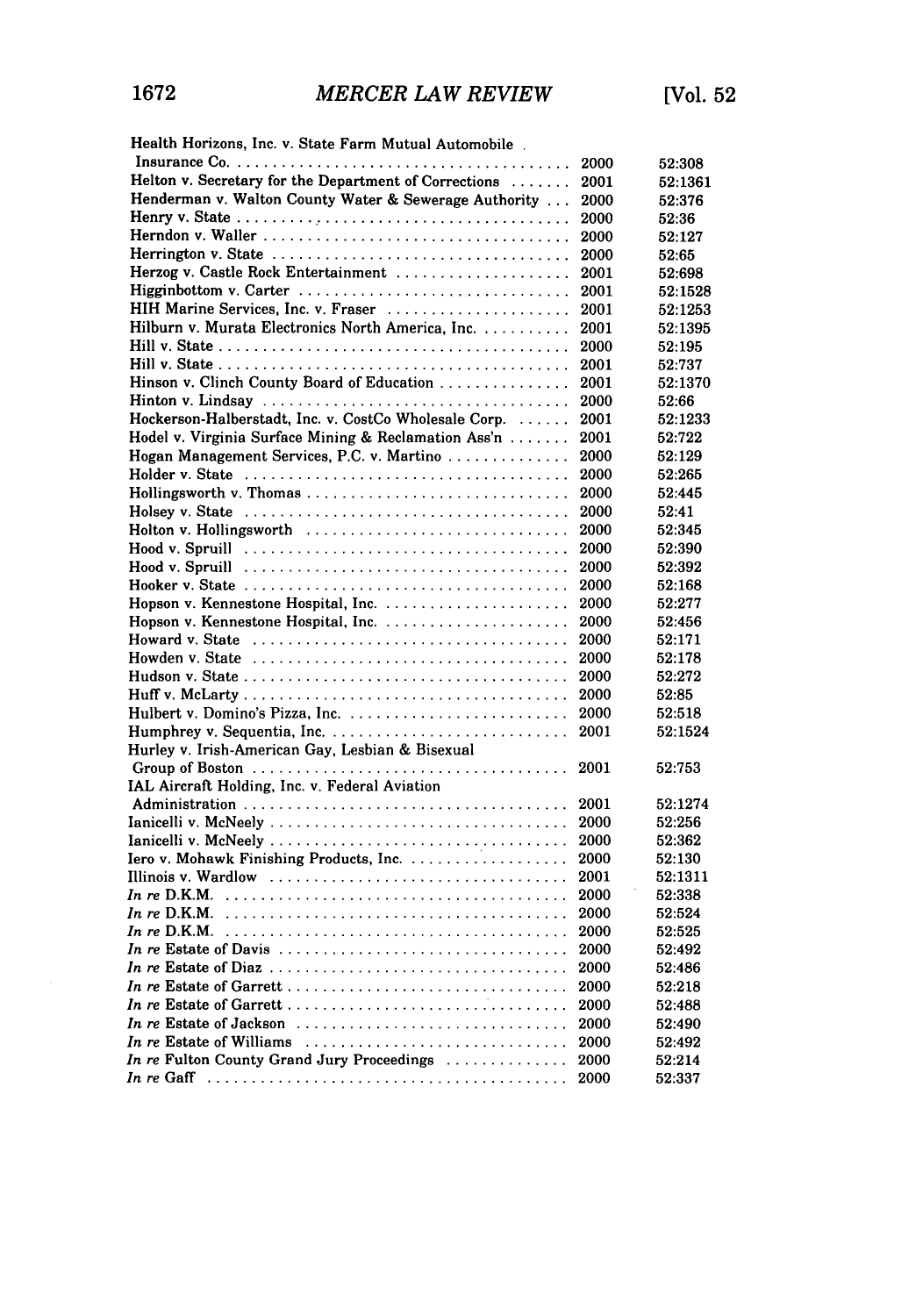$\alpha=0$ 

|                                                                                                      |              | 52:338          |
|------------------------------------------------------------------------------------------------------|--------------|-----------------|
|                                                                                                      | 2001         | 52:1356         |
|                                                                                                      |              | 52:1527         |
|                                                                                                      |              | 52:765          |
|                                                                                                      | 2000         | 52:460          |
| In re Norton $\ldots \ldots \ldots \ldots \ldots \ldots \ldots \ldots \ldots \ldots \ldots \ldots$   | 2000         | 52:72           |
|                                                                                                      | 2000         | 52:76           |
|                                                                                                      | 2001         | 52:1268         |
|                                                                                                      | 2000         | 52:495          |
|                                                                                                      | 2000         | 52:71           |
|                                                                                                      | 2000         | 52:217          |
|                                                                                                      | 2001         | 52:836          |
| In re Watkins $\ldots \ldots \ldots \ldots \ldots \ldots \ldots \ldots \ldots \ldots \ldots \ldots$  | 2001         | 52:1169         |
| In re Winship $\ldots \ldots \ldots \ldots \ldots \ldots \ldots \ldots \ldots \ldots \ldots \ldots$  | 2001         | 52:1534         |
|                                                                                                      | 2000         | 52:332          |
| INA of Texas v. Richard                                                                              | 2001         | 52:1254         |
| Infinity Insurance Co. v. Martin $\ldots \ldots \ldots \ldots \ldots \ldots \ldots$                  | 2000         | 52:316          |
| Inset Systems, Inc. v. Instruction Set, Inc.                                                         | 2001         | 52:1222         |
| International Aircraft Recovery, L.L.C. v. Unidentified,                                             |              |                 |
| Wrecked & Abandoned Aircraft                                                                         | 2001         | 52:1256         |
| International Indemnity Co. v. Regional Employer                                                     |              |                 |
|                                                                                                      | 2000         | 52:533          |
| Invacare Corp. v. Healthdyne Technologies, Inc.                                                      | 2000         | 52:110          |
| ISP Alliance, Inc. v. Physiotherapy Associates                                                       | 2000         | 52:156          |
| J.H. Harvey Co. v. Reddick                                                                           | 2000         | 52:458          |
| Jackson Electric Membership Corp. v. Echols                                                          | 2000         | 52:394          |
|                                                                                                      | 2000         | 52:354          |
| James B. Beam Distilling Co. v. Georgia                                                              | 2000         | 52:69           |
|                                                                                                      | 2000         | 52:153          |
|                                                                                                      | 2001         | 52:1393         |
| JarAllah v. American Culinary Federation, Inc.                                                       | 2000         | 52:107          |
| Jarrard v. United Parcel Service, Inc.                                                               | 2000         | 52:424          |
|                                                                                                      | 2000         | 52:86           |
| Jefferson Insurance Co. of New York v. Dunn                                                          | 2000         | 52:306          |
|                                                                                                      | 2000         | 52:37           |
|                                                                                                      | 2000         | 52:284          |
| Jim Gall Auctioneers, Inc. v. City of Coral Gables                                                   | 2001         | 52:1286         |
| Jimmy Swaggart Ministries v. Board of Equalization                                                   |              |                 |
|                                                                                                      | 2001         | 52:1117         |
| John Hewell Trucking Co. v. Brock                                                                    | 2000         | 52:445          |
| Johnson v. Athens-Clarke County                                                                      | 2000         | 52:169          |
| Johnson v. Booker T. Washington Broadcasting Service, Inc.                                           | 2001         | 52:1380         |
| Johnson v. Caldwell                                                                                  | 2000         | 52:89           |
| Johnson v. City of Fort Lauderdale                                                                   | 2001         | 52:1368         |
| Johnson v. City of Fort Lauderdale                                                                   | 2001         | 52:1520         |
| Johnson v. Oriental Weavers Rug Manufacturing Co.                                                    | 2000         | 52:402          |
|                                                                                                      |              |                 |
| Johnson v. State $\ldots \ldots \ldots \ldots \ldots \ldots \ldots \ldots \ldots \ldots \ldots$      | 2000<br>2000 | 52:31<br>52:199 |
|                                                                                                      |              |                 |
| Johnson v. State $\ldots \ldots \ldots \ldots \ldots \ldots \ldots \ldots \ldots \ldots \ldots$      | 2000         | 52:200          |
|                                                                                                      | 2000         | 52:285          |
| Jones v. Bowen $\ldots \ldots \ldots \ldots \ldots \ldots \ldots \ldots \ldots \ldots \ldots \ldots$ | 2000         | 52:385          |
|                                                                                                      | 2001         | 52:1373         |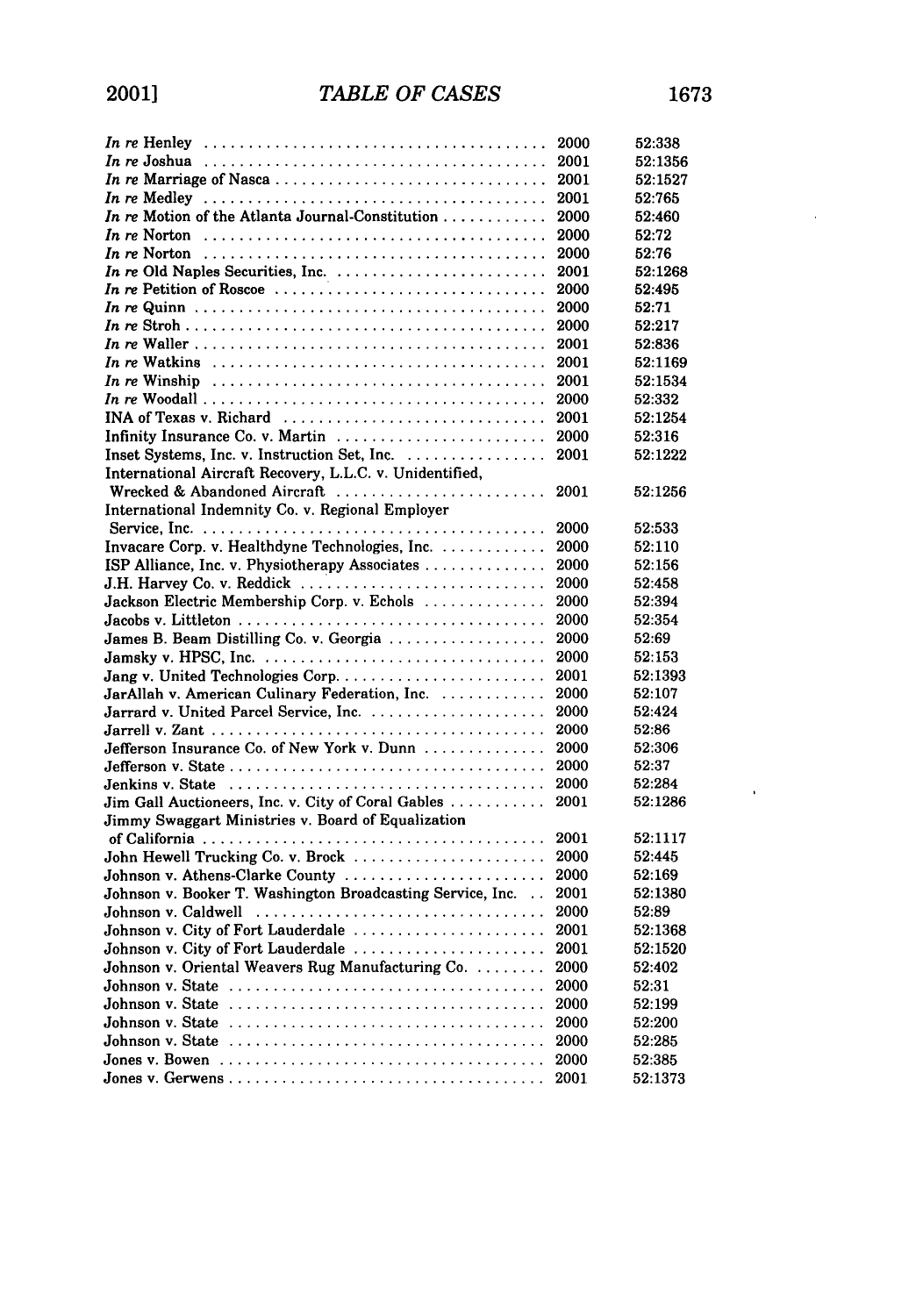|                                                                                                      | 2001         | 52:1524           |
|------------------------------------------------------------------------------------------------------|--------------|-------------------|
|                                                                                                      | 2000         | 52:182            |
|                                                                                                      |              | 52:280            |
|                                                                                                      | 2000         | 52:290            |
| Jones v. State $\ldots \ldots \ldots \ldots \ldots \ldots \ldots \ldots \ldots \ldots \ldots \ldots$ | 2000         | 52:336            |
|                                                                                                      | 2001         | 52:1537           |
|                                                                                                      | 2001         | 52:1359           |
|                                                                                                      | 2001         | 52:796            |
|                                                                                                      | 2000         | 52:351            |
|                                                                                                      | 2000         | 52:172            |
|                                                                                                      | 2000         | 52:335            |
|                                                                                                      | 2000         | 52:487            |
|                                                                                                      | 2000         | 52:154            |
|                                                                                                      | 2001         | 52:1169           |
| Keystone Bituminous Coal Ass'n v. DeBenedictis                                                       | 2001         | 52:722            |
|                                                                                                      | 2000         | 52:210            |
|                                                                                                      | 2000         | 52:526            |
| Kimel v. Florida Board of Regents                                                                    | 2001         | 52:1391           |
| Kitchens v. Richmond County                                                                          | 2000         | 52:365            |
|                                                                                                      | 2000         | 52:445            |
|                                                                                                      | 2001         | 52:1397           |
| Korematsu v. United States                                                                           | 2001         | 52:613            |
|                                                                                                      | 2001         | 52:701            |
| Krieger v. Walton County Board of Commissioners                                                      | 2000         | 52:358            |
| Kuehn v. Selton & Associates                                                                         | 2000         | 52:129            |
| Kuhr Bros., Inc. v. Spahos                                                                           | 2001         | 52:780            |
|                                                                                                      | 2000         | 52:329            |
|                                                                                                      | 2000         | 52:449            |
|                                                                                                      | 2001         | 52:702            |
| Landreth Timber Co. v. Landreth                                                                      | 2000         | 52:114            |
| Landrum v. State Farm Mutual Automobile Insurance Co.                                                | 2000         | 52:313            |
| Larson v. Georgia Farm Bureau Mutual Insurance Co.                                                   | 2000         | 52:305            |
| Lau's Corp. v. Haskins                                                                               | 2000         | 52:427            |
|                                                                                                      | 2000         | 52:207            |
|                                                                                                      | 2000         | 52:188            |
|                                                                                                      | 2000         | 52:291            |
|                                                                                                      | 2000         | 52:320            |
|                                                                                                      | 2001         | 52:1374<br>52:273 |
|                                                                                                      | 2000<br>2000 |                   |
|                                                                                                      | 2001         | 52:457<br>52:777  |
|                                                                                                      | 2001         | 52:1299           |
|                                                                                                      | 2001         | 52:691            |
|                                                                                                      | 2001         | 52:694            |
|                                                                                                      | 2000         | 52:69             |
| Lemon v. Kurtzman                                                                                    | 2001         | 52:1299           |
|                                                                                                      | 2000         | 52:63             |
| Lewis v. Young Men's Christian Ass'n                                                                 | 2001         | 52:1391           |
|                                                                                                      | 2000         | 52:83             |
|                                                                                                      | 2000         | 52:188            |
| Lindsey v. State $\ldots \ldots \ldots \ldots \ldots \ldots \ldots \ldots \ldots \ldots \ldots$      | 2000         | 52:301            |
| Lindsey v. Washington                                                                                | 2001         | 52:766            |
|                                                                                                      |              |                   |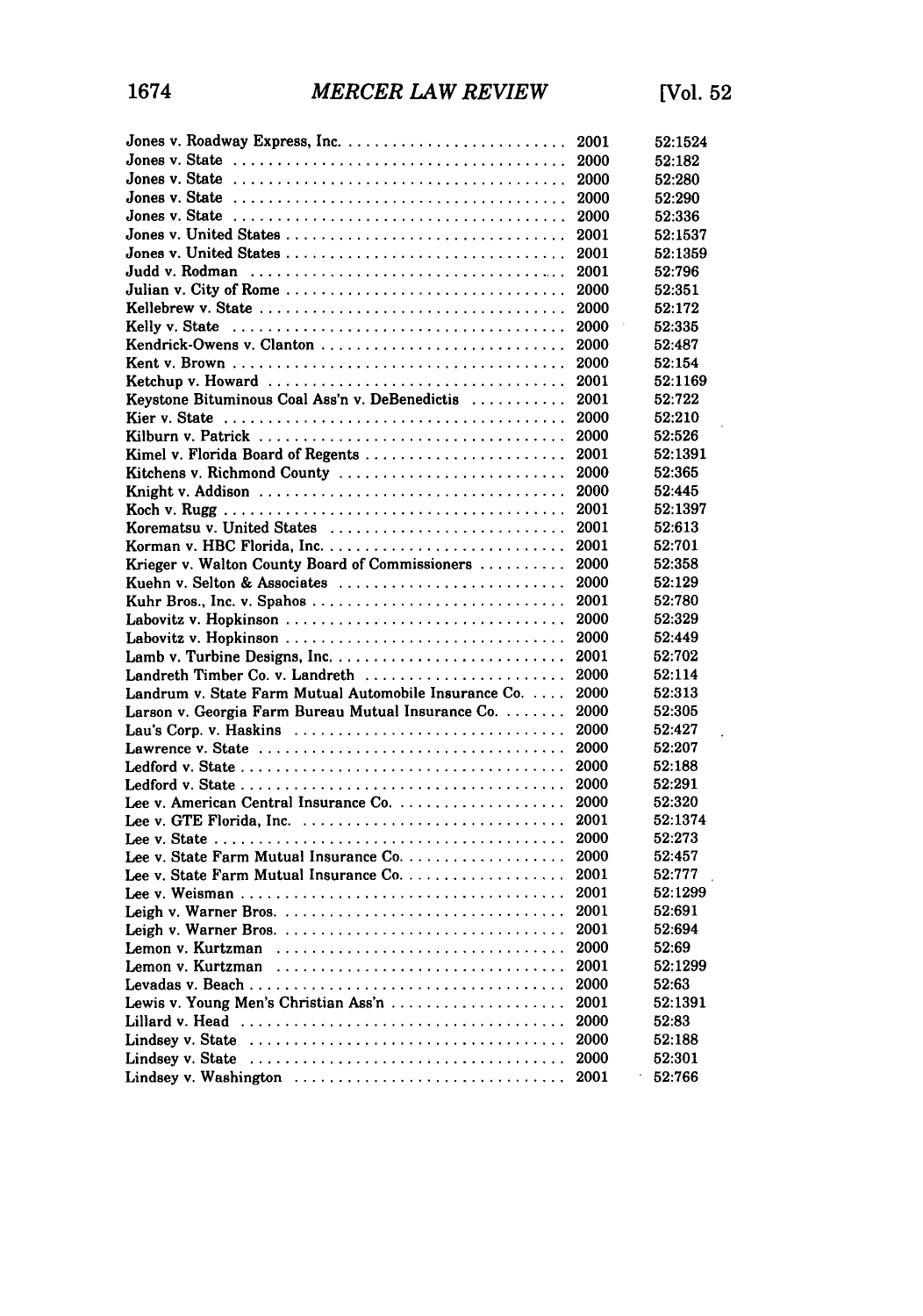|                                                                                                   | 2000 | 52:162  |
|---------------------------------------------------------------------------------------------------|------|---------|
| Love v. State $\ldots \ldots \ldots \ldots \ldots \ldots \ldots \ldots \ldots \ldots \ldots$      | 2000 | 52:180  |
|                                                                                                   | 2000 | 52:388  |
| Lucas v. South Carolina Coastal Council                                                           | 2001 | 52:712  |
| Luce v. United States                                                                             | 2001 | 52:795  |
|                                                                                                   | 2001 | 52:771  |
|                                                                                                   | 2000 | 52:337  |
| Machen v. Wolande Management Group, Inc.                                                          | 2000 | 52:405  |
| Mackay v. Commissioner of Patents & Trademarks                                                    | 2001 | 52:677  |
| Mackey v. United States                                                                           | 2000 | 52:88   |
| Macon-Bibb County Board of Tax Assessors v. J.C. Penney Co                                        | 2000 | 52:263  |
| Macon-Bibb County Board of Tax Assessors v. J.C. Penney Co                                        | 2001 | 52:688  |
|                                                                                                   | 2001 | 52:1376 |
| Madsen v. Women's Health Center, Inc.                                                             | 2001 | 52:1125 |
|                                                                                                   | 2001 | 52:1294 |
|                                                                                                   | 2001 | 52:1398 |
| Maguire v. Dominion Development Corp.                                                             | 2000 | 52:509  |
|                                                                                                   | 2000 | 52:216  |
|                                                                                                   | 2000 | 52:206  |
| Manzi v. Cottons State Mutual Insurance Co.                                                       | 2000 | 52:312  |
|                                                                                                   | 2001 | 52:1224 |
|                                                                                                   | 2000 | 52:190  |
|                                                                                                   | 2000 | 52:82   |
|                                                                                                   | 2001 | 52:1285 |
|                                                                                                   | 2000 | 52:108  |
| Maxwell Chase Technologies, L.L. C. v. KMB Produce, Inc.                                          | 2001 | 52:682  |
|                                                                                                   | 2001 | 52:1395 |
|                                                                                                   | 2001 | 52:1401 |
| McClure v. Salvation Army                                                                         | 2001 | 52:1369 |
| McCollum v. O'Dell $\ldots \ldots \ldots \ldots \ldots \ldots \ldots \ldots \ldots \ldots \ldots$ | 2000 | 52:125  |
|                                                                                                   | 2000 | 52:389  |
|                                                                                                   | 2000 | 52:187  |
| McDonnell Douglas v. Green                                                                        | 2001 | 52:1552 |
| McEntyre v. McCrae $\ldots \ldots \ldots \ldots \ldots \ldots \ldots \ldots \ldots \ldots \ldots$ | 2000 | 52:280  |
| McLaurin v. Oklahoma State Regents for Higher Education                                           | 2001 | 52:611  |
| McLeod v. Burroughs                                                                               | 2000 | 52:58   |
|                                                                                                   | 2000 | 52:472  |
| McMillan v. Pennsylvania                                                                          | 2001 | 52:1536 |
|                                                                                                   | 2000 | 52:289  |
|                                                                                                   | 2001 | 52:1379 |
|                                                                                                   | 2001 | 52:1495 |
| Mickens v. Western Probation Detention Center                                                     | 2000 | 52:535  |
| Mid-South Holding Co. v. United States                                                            | 2001 | 52:1249 |
|                                                                                                   | 2000 | 52:175  |
| Millennium Enterprises, Inc. v. Millennium Music, LP                                              | 2001 | 52:1230 |
| Miller v. Clayton County                                                                          | 2000 | 52:361  |
|                                                                                                   | 2000 | 52:275  |
|                                                                                                   | 2001 | 52:1337 |
|                                                                                                   | 2001 | 52:1226 |
|                                                                                                   | 2001 | 52:1315 |
|                                                                                                   | 2001 | 52:1335 |
|                                                                                                   | 2001 | 52:672  |
|                                                                                                   |      |         |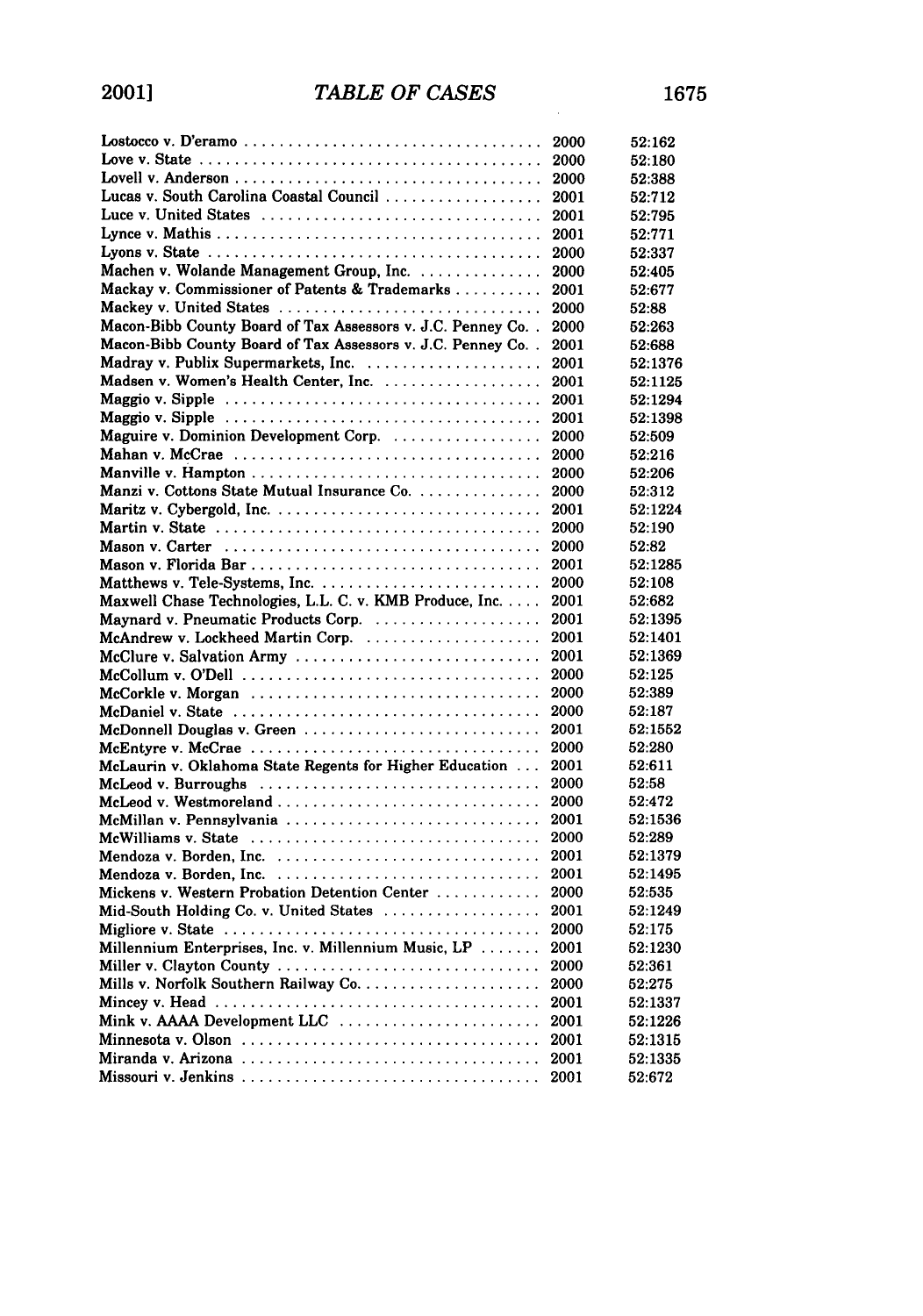| Mitchell v. Speering                                                                           | 2000 | 52:475  |
|------------------------------------------------------------------------------------------------|------|---------|
|                                                                                                | 2001 | 52:660  |
| Mitek Holdings, Inc. v. Arce Engineering $Co.$                                                 | 2001 | 52:696  |
|                                                                                                | 2000 | 52:86   |
|                                                                                                | 2000 | 52:63   |
| Moore-Sapp Investors v. Richards                                                               | 2000 | 52:351  |
|                                                                                                | 2001 | 52:662  |
| Mountain Bound, Inc. v. Alliant Food Service, Inc.                                             | 2000 | 52:155  |
| Mull v. Emory University                                                                       | 2001 | 52:1163 |
|                                                                                                | 2001 | 52:1535 |
| Munoz v. Oceanside Resorts, Inc.                                                               | 2001 | 52:1392 |
| Murphy v. Murphy                                                                               | 2000 | 52:82   |
| Murphy v. State $\ldots \ldots \ldots \ldots \ldots \ldots \ldots \ldots \ldots \ldots \ldots$ | 2000 | 52:67   |
|                                                                                                | 2000 | 52:61   |
|                                                                                                | 2001 | 52:645  |
| NAACP v. Alabama ex rel. Patterson                                                             | 2001 | 52:747  |
|                                                                                                | 2000 | 52:33   |
|                                                                                                | 2000 | 52:36   |
|                                                                                                | 2000 | 52:359  |
| Nash v. State $\ldots \ldots \ldots \ldots \ldots \ldots \ldots \ldots \ldots \ldots \ldots$   | 2000 | 52:203  |
| National Council on Compensation Insurance, Inc.                                               |      |         |
|                                                                                                | 2000 | 52:528  |
| National Labor Relations Board v. West Dixie                                                   |      |         |
|                                                                                                | 2000 | 52:99   |
| Nationwide Mutual Fire Insurance Co. v. Erwin                                                  | 2000 | 52:306  |
|                                                                                                | 2000 | 52:298  |
|                                                                                                | 2001 | 52:1087 |
|                                                                                                | 2001 | 52:1127 |
| Nebraska Press Ass'n v. Stuart                                                                 | 2001 | 52:1097 |
|                                                                                                | 2001 | 52:1362 |
|                                                                                                | 2001 | 52:676  |
|                                                                                                | 2000 | 52:89   |
| New York State Club Ass'n v. City of New York                                                  | 2001 | 52:750  |
| Newberry v. Cotton States Mutual Insurance Co.                                                 | 2000 | 52:307  |
| Newsome v. Department of Administrative Services                                               | 2000 | 52:536  |
|                                                                                                | 2001 | 52:661  |
| Nollan v. California Coastal Commission                                                        | 2001 | 52:713  |
|                                                                                                | 2000 | 52:200  |
|                                                                                                | 2000 | 52:284  |
| North Carolina v. Alford                                                                       | 2000 | 52:273  |
| North Georgia Regional Educational Service Agency                                              |      |         |
|                                                                                                | 2000 | 52:257  |
| Norton v. Shelby County                                                                        | 2000 | 52:65   |
| Norton v. Shelby County                                                                        | 2000 | 52:68   |
|                                                                                                | 2000 | 52:58   |
|                                                                                                | 2001 | 52:1393 |
| O'Connor v. PCA Family Health Plan, Inc.<br>O'Connor v. PCA Family Health Plan, Inc.           | 2001 | 52:1492 |
|                                                                                                | 2001 | 52:1153 |
| O'Kelley v. Hall County Board of Education                                                     | 2000 | 52:516  |
| OB-GYN Associates of Albany v. Littleton                                                       |      | 52:778  |
|                                                                                                | 2001 | 52:192  |
|                                                                                                |      |         |
|                                                                                                | 2000 | 52:194  |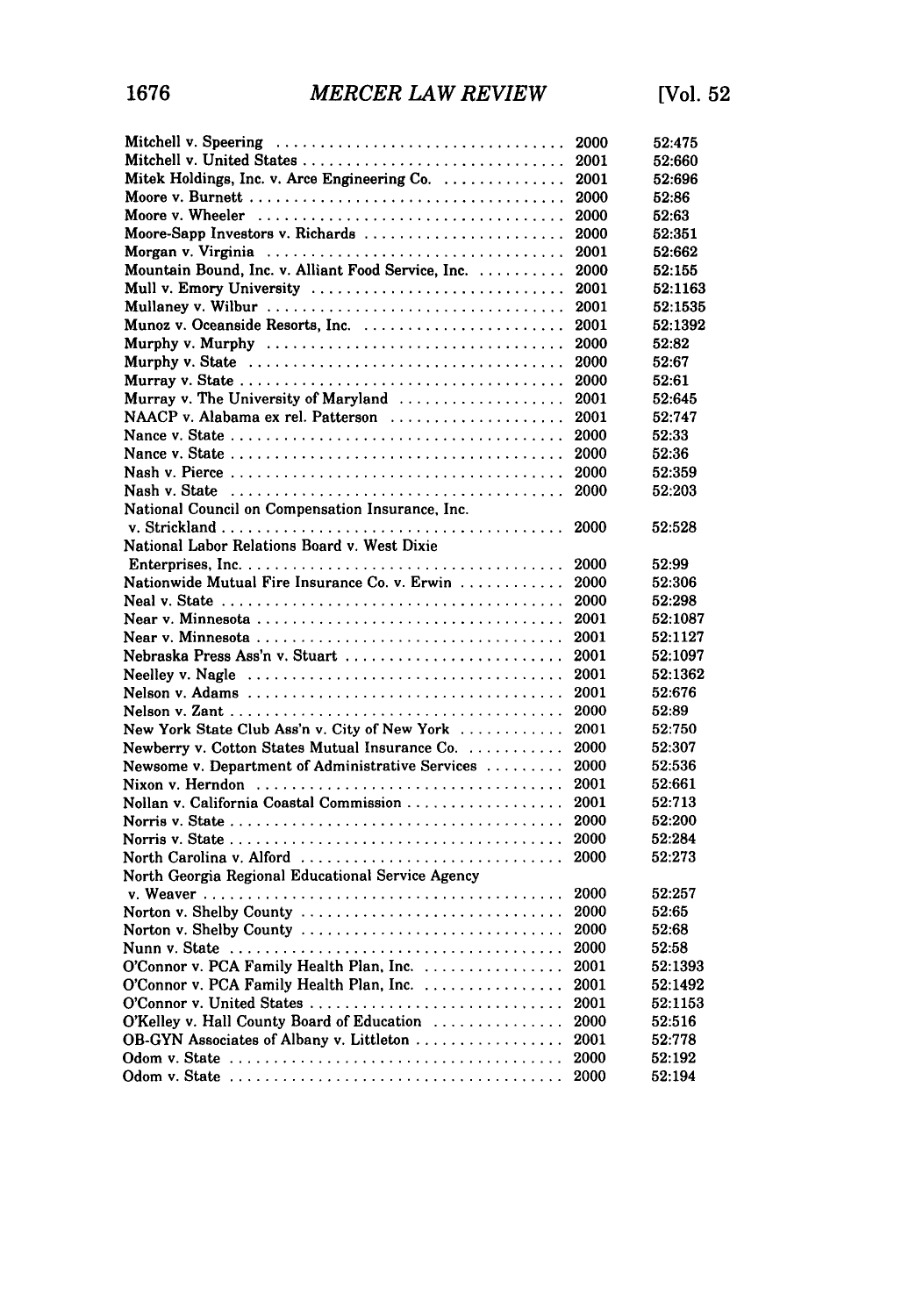|                                                                                                     | 2000 | 52:282  |
|-----------------------------------------------------------------------------------------------------|------|---------|
|                                                                                                     | 2000 | 52:216  |
| Oglethorpe Development Group, Inc. v. Coleman                                                       | 2000 | 52:344  |
| Ogletree v. Navistar International Transportation Corp.                                             | 2000 | 52:434  |
|                                                                                                     | 2001 | 52:1414 |
|                                                                                                     | 2001 | 52:789  |
| Oladeinde v. City of Birmingham                                                                     | 2001 | 52:1295 |
| Oladeinde v. City of Birmingham                                                                     | 2001 | 52:1399 |
| Organization for a Better Austin v. Keefe                                                           | 2001 | 52:1124 |
| Outdoor Advertising Ass'n of Georgia v. Garden Club                                                 |      |         |
|                                                                                                     | 2000 | 52:335  |
|                                                                                                     | 2000 | 52:34   |
| Palm Beach County Canvassing Board v. Harris                                                        | 2001 | 52:1569 |
| Panavision International LP v. Toeppen                                                              | 2001 | 52:1229 |
| Parden v. Terminal Railway of Alabama Docks Department                                              | 2001 | 52:689  |
|                                                                                                     | 2000 | 52:203  |
| Parker v. Clary Lakes Recreation Ass'n                                                              | 2000 | 52:105  |
|                                                                                                     | 2000 | 52:499  |
| Parks v. State Farm General Insurance Co.                                                           | 2000 | 52:307  |
|                                                                                                     | 2000 | 52:84   |
|                                                                                                     | 2000 | 52:472  |
| Patrick v. Floyd Medical Center                                                                     | 2001 | 52:1400 |
| Patterson v. New York                                                                               | 2001 | 52:1535 |
|                                                                                                     | 2000 | 52:215  |
|                                                                                                     | 2000 | 52:196  |
| Payton v. New York                                                                                  | 2001 | 52:1317 |
|                                                                                                     | 2001 | 52:609  |
|                                                                                                     | 2001 | 52:650  |
|                                                                                                     | 2000 | 52:189  |
| Penn Central Transportation Co. v. City of New York                                                 | 2001 | 52:710  |
| Penn Central Transportation Co. v. City of New York                                                 | 2001 | 52:721  |
| Penn Central Transportation Co. v. City of New York                                                 | 2001 | 52:726  |
|                                                                                                     | 2000 | 52:209  |
| Pennsylvania Coal Co. v. Mahon                                                                      | 2001 | 52:709  |
| Pennsylvania Coal Co. v. Mahon                                                                      | 2001 | 52:721  |
|                                                                                                     | 2000 | 52:71   |
|                                                                                                     | 2000 | 52:217  |
| Perrino v. Southern Bell                                                                            | 2001 | 52:1500 |
| Pettigrew v. Williams                                                                               | 2000 | 52:494  |
|                                                                                                     | 2000 | 52:295  |
| Pickering v. Board of Education                                                                     | 2001 | 52:1279 |
| Piedmont & George's Creek Coal Co. v. Seaboard                                                      |      |         |
| Fisheries Co. $\ldots \ldots \ldots \ldots \ldots \ldots \ldots \ldots \ldots \ldots \ldots \ldots$ | 2001 | 52:1258 |
| Pine Tree Publishing, Inc. v. Community Holdings, Inc.                                              | 2001 | 52:688  |
| Pioneer Investment Services Co. v. Brunswick                                                        |      |         |
|                                                                                                     | 2001 | 52:1288 |
| Pittsburgh Press Co. v. Pittsburgh Commission                                                       |      |         |
| on Human Relations                                                                                  | 2001 | 52:1128 |
|                                                                                                     | 2001 | 52:1393 |
|                                                                                                     | 2001 | 52:566  |
|                                                                                                     | 2001 | 52:585  |
|                                                                                                     | 2001 | 52:608  |
|                                                                                                     |      |         |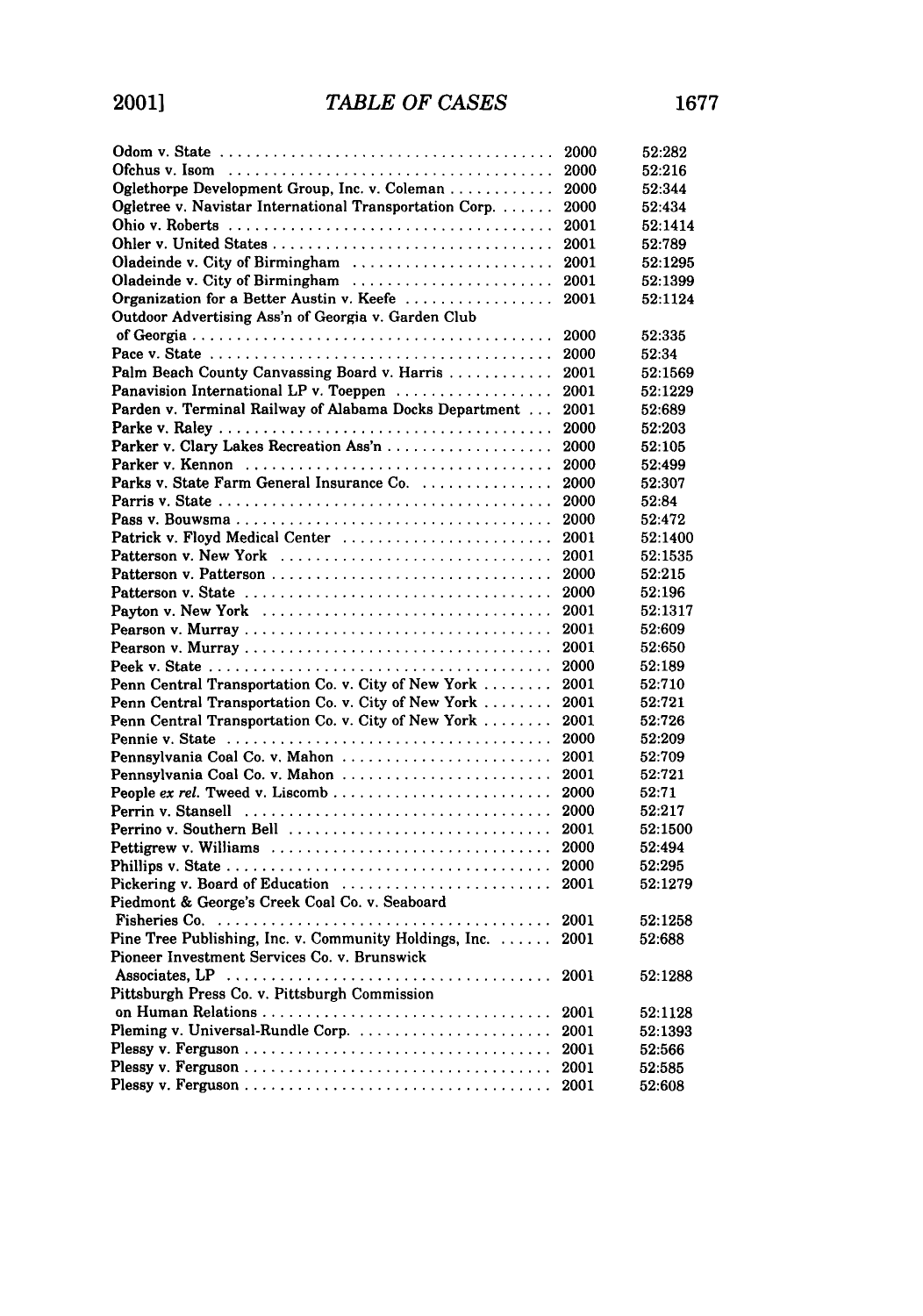|                                                     | 2001 | 52:609  |
|-----------------------------------------------------|------|---------|
|                                                     | 2001 | 52:631  |
|                                                     | 2001 | 52:632  |
|                                                     | 2001 | 52:656  |
| Polo Ralph Lauren, L.P. v. Tropical Shipping        |      |         |
|                                                     | 2001 | 52:1255 |
|                                                     | 2000 | 52:203  |
|                                                     | 2000 | 52:200  |
|                                                     | 2000 | 52:171  |
| Prado-Steiman v. Bush                               | 2001 | 52:1270 |
|                                                     | 2001 | 52:1482 |
| Price v. State Farm Mutual Automobile Insurance Co. | 2000 | 52:277  |
| Progressive Preferred Insurance Co. v. Aguilera     | 2000 | 52:319  |
|                                                     | 2000 | 52:455  |
| Provident Indemnity Life Insurance Co. v. James     | 2000 | 52:467  |
|                                                     | 2001 | 52:1476 |
| Pyle v. City of Cedartown                           | 2000 | 52:347  |
|                                                     | 2000 | 52:489  |
| Read v. Commissioner                                | 2001 | 52:1484 |
|                                                     | 2001 | 52:1523 |
|                                                     | 2001 | 52:1620 |
| Reeves v. Sanderson Plumbing Products, Inc.         | 2001 | 52:1367 |
| Reeves v. Sanderson Plumbing Products, Inc.         | 2001 | 52:1389 |
| Reeves v. Sanderson Plumbing Products, Inc.         | 2001 | 52:1549 |
|                                                     | 2001 | 52:1527 |
|                                                     | 2001 | 52:1179 |
| Reynolds v. Golden Corral Corp.                     | 2001 | 52:1268 |
|                                                     | 2001 | 52:1398 |
| Reynolds v. Roberts ("Reynolds I")                  | 2001 | 52:1386 |
| Reynolds v. Roberts ("Reynolds II")                 | 2001 | 52:1388 |
| Rice-Lamar v. City of Fort Lauderdale               | 2001 | 52:1294 |
| Rice-Lamar v. City of Fort Lauderdale               | 2001 | 52:1373 |
| Rice-Lamar v. City of Ft. Lauderdale                | 2001 | 52:1396 |
|                                                     | 2000 | 52:305  |
| Richmond County v. Pierce                           | 2000 | 52:396  |
|                                                     | 2000 | 52:81   |
|                                                     | 2000 | 52:202  |
|                                                     | 2000 | 52:215  |
| Roberson v. State                                   | 2000 | 52:191  |
|                                                     | 2000 | 52:300  |
|                                                     | 2000 | 52:267  |
| Roberts v. United States Jaycees                    | 2001 | 52:748  |
|                                                     | 2000 | 52:426  |
| Robinson v. Kroger Co                               | 2000 | 52:430  |
|                                                     | 2000 | 52:431  |
| Roden Electrical Supply, Inc. v. Faulkner           | 2000 | 52:158  |
|                                                     | 2000 | 52:59   |
|                                                     | 2000 | 52:66   |
| Rodriguez v. United States Parole Commission        | 2001 | 52:767  |
| Roe v. Wade                                         | 2001 | 52:1568 |
|                                                     | 2000 | 52:219  |
|                                                     |      | 52:372  |
|                                                     |      |         |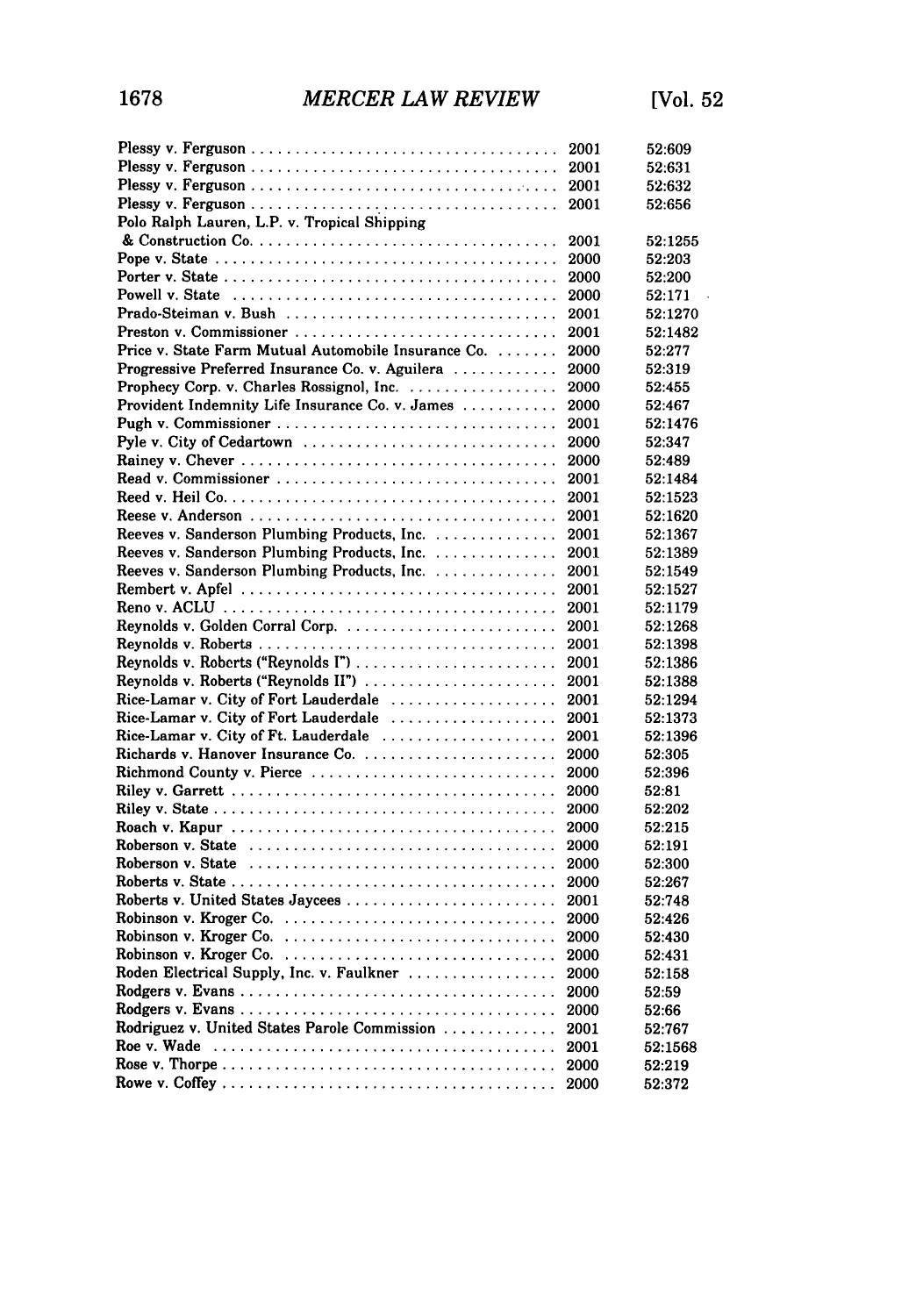| Ruby-Collins, Inc. v. Cobb County                                                                      | 2000 | 52:368  |
|--------------------------------------------------------------------------------------------------------|------|---------|
| Russell v. Barnett Banks, Inc.                                                                         | 2000 | 52:148  |
| Rutstein v. Avis Rent-A-Car Systems                                                                    | 2001 | 52:1497 |
| Ryan v. Occidental Petroleum Corp.                                                                     | 2001 | 52:1525 |
| Ryder v. United States                                                                                 | 2000 | 52:69   |
| Sable Communications of California, Inc. v. FCC                                                        | 2001 | 52:1178 |
|                                                                                                        | 2001 | 52:1289 |
| Salcedo v. State $\ldots \ldots \ldots \ldots \ldots \ldots \ldots \ldots \ldots \ldots \ldots \ldots$ | 2000 | 52:271  |
| Saltis v. Daimler-Benz                                                                                 | 2000 | 52:431  |
| Sam's Wholesale Club v. Riley                                                                          | 2000 | 52:510  |
|                                                                                                        | 2001 | 52:781  |
| Santa Fe Independent School District v. Doe                                                            | 2001 | 52:1297 |
| Santini v. Cleveland Clinic, Florida                                                                   | 2001 | 52:1392 |
| Schrader v. Kohout                                                                                     | 2000 | 52:450  |
| SCI Liquidating Corp v. Hartford Insurance Co. $\ldots$                                                | 2000 | 52:510  |
| Scott v. Clay County, Tennessee                                                                        | 2001 | 52:1627 |
| Scott v. Mamari Corp                                                                                   | 2000 | 52:150  |
|                                                                                                        | 2000 | 52:183  |
| Sea-Land Service, Inc. v. Sellan $\ldots \ldots \ldots \ldots \ldots \ldots \ldots$                    | 2001 | 52:1248 |
| Search Force, Inc. v. DataForce International, Inc.                                                    | 2001 | 52:1228 |
|                                                                                                        | 2000 | 52:35   |
| Seed v. Smith & Woods Management Corp.                                                                 | 2000 | 52:302  |
|                                                                                                        | 2000 | 52:205  |
| Shadix v. Carroll County                                                                               | 2000 | 52:371  |
| Sharpe v. Department of Transportation                                                                 | 2000 | 52:263  |
|                                                                                                        | 2000 | 52:528  |
|                                                                                                        | 2000 | 52:427  |
| Shields v. BellSouth Advertising & Publishing Co.                                                      | 2001 | 52:1396 |
| Shields v. BellSouth Advertising & Publishing $Co.$                                                    | 2001 | 52:1504 |
|                                                                                                        | 2000 | 52:494  |
| Shorter v. United States                                                                               | 2001 | 52:793  |
| Shultz v. Florida Keys Dive Center, Inc.                                                               | 2001 | 52:1247 |
|                                                                                                        | 2000 | 52:325  |
|                                                                                                        | 2001 | 52:1261 |
| Sierminski v. Transouth Financial Corp.                                                                | 2001 | 52:1522 |
|                                                                                                        | 2000 | 52:445  |
|                                                                                                        | 2000 | 52:85   |
| Simon v. Department of Transportation                                                                  | 2000 | 52:411  |
|                                                                                                        | 2001 | 52:1164 |
| Sipuel v. Board of Regents of University of Oklahoma                                                   | 2001 | 52:610  |
| Sipuel v. Board of Regents of University of Oklahoma                                                   | 2001 | 52:612  |
| Sipuel v. Board of Regents of University of Oklahoma                                                   | 2001 | 52:663  |
|                                                                                                        | 2001 | 52:1332 |
|                                                                                                        | 2000 | 52:207  |
|                                                                                                        | 2000 | 52:534  |
| Smith Adcock & Co. v. Rosenbohm                                                                        | 2000 | 52:131  |
|                                                                                                        | 2001 | 52:661  |
|                                                                                                        |      |         |
| Smith v. City of Cumming                                                                               | 2001 | 52:1296 |
|                                                                                                        | 2001 | 52:1618 |
|                                                                                                        | 2000 | 52:60   |
| Smith-Weik Machinery Corp. v. Murdock Machine                                                          |      |         |
|                                                                                                        | 2001 | 52:1346 |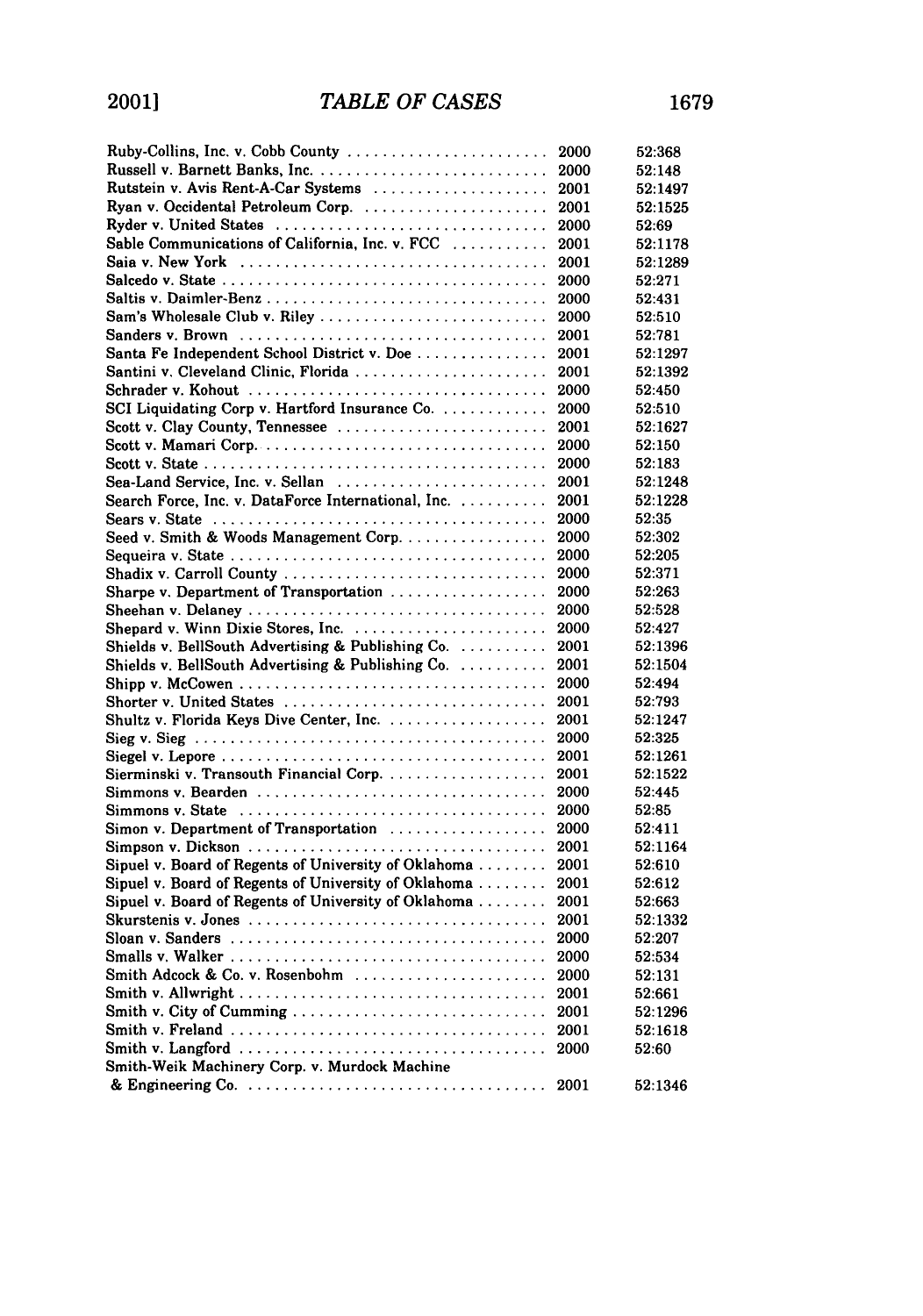| Snepp v. United States                                                                                 | 2001 | 52:1116 |
|--------------------------------------------------------------------------------------------------------|------|---------|
| Solis v. Lamb                                                                                          | 2000 | 52:508  |
| Southeastern Promotions Ltd. v. Conrad                                                                 | 2001 | 52:1126 |
| Southern Guaranty Insurance Co. v. Duncan                                                              | 2000 | 52:305  |
| Sparks v. Hospital Authority                                                                           | 2000 | 52:378  |
|                                                                                                        | 2000 | 52:35   |
| St. Mary's Honor Center v. Hicks                                                                       | 2001 | 52:1556 |
| Standard Knitting, Ltd. v. Outside Design, Inc.                                                        | 2001 | 52:1233 |
|                                                                                                        | 2000 | 52:298  |
|                                                                                                        | 2001 | 52:1292 |
| Stanley v. City of Dalton                                                                              | 2001 | 52:1399 |
|                                                                                                        | 2000 | 52:181  |
|                                                                                                        | 2000 | 52:175  |
|                                                                                                        | 2000 | 52:281  |
| State v. Carroll $\ldots \ldots \ldots \ldots \ldots \ldots \ldots \ldots \ldots \ldots \ldots$        | 2000 | 52:74   |
|                                                                                                        | 2000 | 52:183  |
|                                                                                                        | 2000 | 52:176  |
|                                                                                                        | 2000 | 52:177  |
|                                                                                                        | 2000 | 52:32   |
|                                                                                                        | 2000 | 52:184  |
|                                                                                                        | 2000 | 52:174  |
|                                                                                                        | 2000 | 52:183  |
|                                                                                                        | 2000 | 52:177  |
|                                                                                                        | 2001 | 52:1423 |
| Statesboro Publishing Co. v. City of Sylvania                                                          | 2000 |         |
|                                                                                                        |      | 52:350  |
| Steele v. Louisville & Nashville Railroad                                                              | 2001 | 52:660  |
| Stephens v. Conyers Apostolic Church                                                                   | 2000 | 52:319  |
|                                                                                                        | 2000 | 52:512  |
|                                                                                                        | 2000 | 52:266  |
|                                                                                                        | 2000 | 52:86   |
|                                                                                                        | 2001 | 52:1243 |
| Stewart v. Booker T. Washington Insurance                                                              | 2001 | 52:1383 |
| Stewart v. Stewart                                                                                     | 2000 | 52:497  |
|                                                                                                        | 2000 | 52:217  |
|                                                                                                        | 2000 | 52:193  |
| Strickland v. Washington                                                                               | 2001 | 52:1360 |
| Strozzo v. Sea Island Bank                                                                             | 2000 | 52:151  |
|                                                                                                        | 2000 | 52:359  |
| Sturm v. Marriott Marquis Corp.                                                                        | 2000 | 52:111  |
| Succar v. Dade County School Board                                                                     | 2001 | 52:1380 |
| Supan v. Griffin $\ldots \ldots \ldots \ldots \ldots \ldots \ldots \ldots \ldots \ldots \ldots \ldots$ | 2000 | 52:421  |
| Swanberg v. City of Tybee Island                                                                       | 2000 | 52:368  |
| Sweatt v. Painter                                                                                      | 2001 | 52:588  |
| <b>Sweatt v. Painter</b>                                                                               | 2001 | 52:610  |
|                                                                                                        | 2001 | 52:665  |
|                                                                                                        | 2000 | 52:328  |
|                                                                                                        | 2000 | 52:275  |
|                                                                                                        | 2000 | 52:87   |
|                                                                                                        | 2000 | 52:205  |
|                                                                                                        | 2000 | 52:69   |
| Tech Resources v. Estate of Hubbard                                                                    | 2000 | 52:114  |
| Teledata World Services, Inc. v. Tele-Mart, Inc.                                                       | 2000 | 52:107  |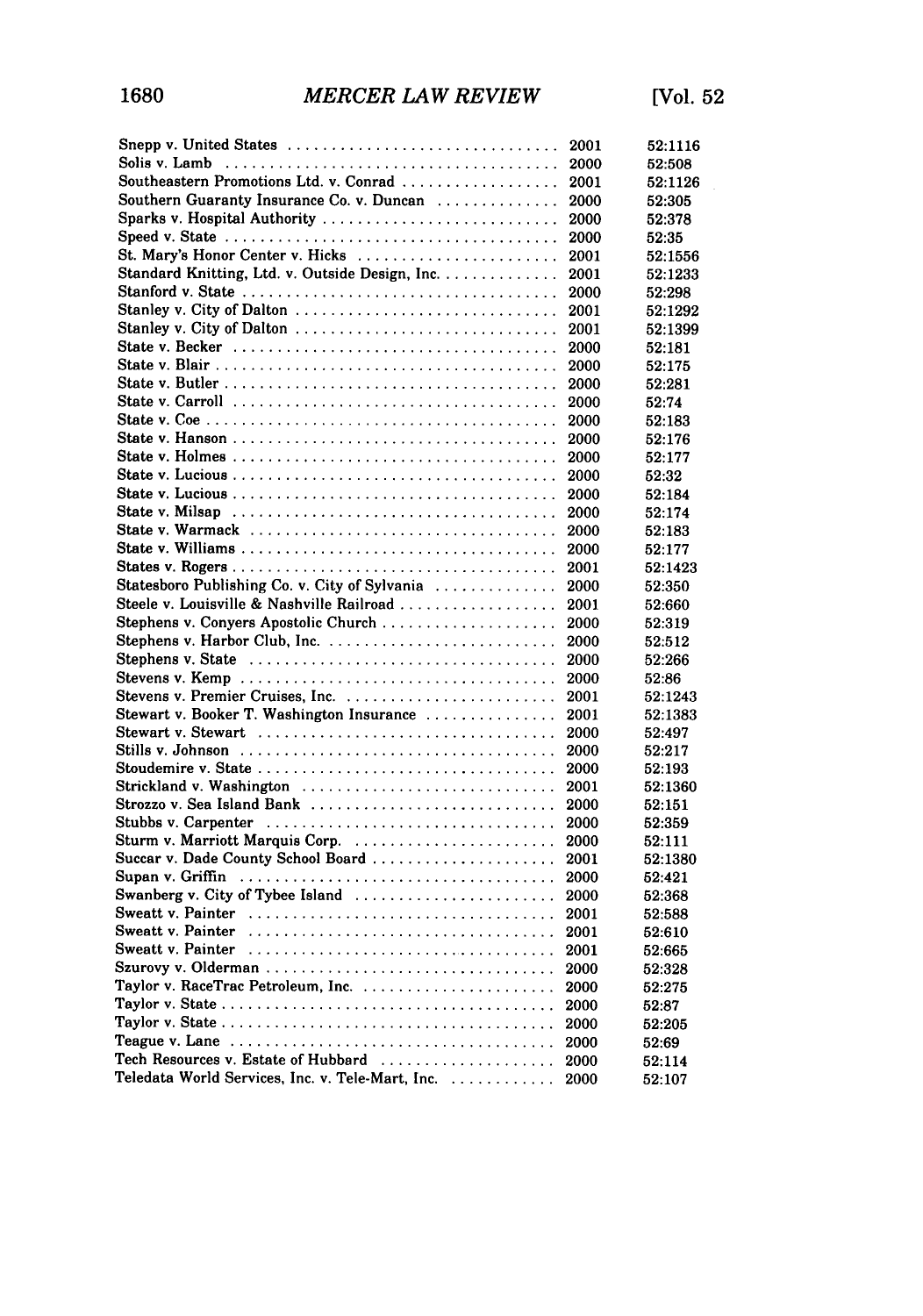| Telfair v. First Union Mortgage Corp.                                                                | 2001 | 52:1275 |
|------------------------------------------------------------------------------------------------------|------|---------|
|                                                                                                      | 2001 | 52:1607 |
|                                                                                                      | 2000 | 52:33   |
| Texas Department of Community Affairs v. Burdine                                                     | 2001 | 52:1552 |
| Thelen v. State                                                                                      | 2000 | 52:171  |
| Thelen v. State                                                                                      | 2000 | 52:366  |
|                                                                                                      | 2001 | 52:1400 |
| Thigpen v. Bibb County, Georgia Sheriff's Department                                                 | 2001 | 52:1521 |
| Thomas v. Carter                                                                                     | 2001 | 52:785  |
| Thornton v. Clarke County School District                                                            | 2000 | 52:370  |
| Thrasher v. State $\ldots \ldots \ldots \ldots \ldots \ldots \ldots \ldots \ldots \ldots \ldots$     | 2000 | 52:278  |
|                                                                                                      | 2000 | 52:180  |
|                                                                                                      | 2000 | 52:423  |
| Tidwell v. Coweta County Board of Education                                                          | 2000 | 52:261  |
| Tison v. State $\ldots \ldots \ldots \ldots \ldots \ldots \ldots \ldots \ldots \ldots \ldots \ldots$ | 2000 | 52:37   |
|                                                                                                      | 2001 | 52:735  |
|                                                                                                      | 2000 | 52:451  |
|                                                                                                      | 2001 | 52:1415 |
| Tooltrend, Inc. v. CMT Utensili                                                                      | 2001 | 52:692  |
|                                                                                                      | 2000 | 52:369  |
| Transportation Insurance Co. v. El Chico Restaurants, Inc.<br>$\sim$ $\sim$ $\sim$                   | 2000 | 52:104  |
|                                                                                                      | 2001 | 52:1480 |
| Tucker Federal Savings & Loan Ass'n v. Rawlins                                                       | 2000 | 52:145  |
|                                                                                                      | 2000 | 52:86   |
|                                                                                                      | 2000 | 52:38   |
|                                                                                                      | 2000 | 52:207  |
| Turpin v. Todd                                                                                       | 2000 | 52:87   |
| Tyson v. State $\ldots \ldots \ldots \ldots \ldots \ldots \ldots \ldots \ldots \ldots \ldots \ldots$ | 2000 | 52:292  |
| Uncle Sam's Safari Outfitters, Inc. v. Uncle Sam's Army                                              |      |         |
|                                                                                                      | 2001 | 52:1224 |
| United Companies Lending Corp. v. Coates                                                             | 2000 | 52:159  |
|                                                                                                      | 2001 | 52:1470 |
|                                                                                                      | 2001 | 52:1461 |
|                                                                                                      | 2001 | 52:1344 |
|                                                                                                      | 2001 | 52:1430 |
| United States v. Bervaldi                                                                            | 2001 | 52:1316 |
|                                                                                                      | 2001 | 52:1346 |
|                                                                                                      | 2001 | 52:1408 |
| United States v. Bowe                                                                                | 2001 | 52:1416 |
| United States v. Bravo                                                                               | 2001 | 52.1425 |
|                                                                                                      | 2001 | 52:1470 |
| United States v. Brownlee                                                                            | 2001 | 52:1462 |
|                                                                                                      | 2001 | 52:1463 |
| United States v. Burke                                                                               | 2001 | 52:1473 |
| United States v. Burke                                                                               | 2001 | 52:1489 |
|                                                                                                      | 2001 | 52:1456 |
| United States v. Campbell                                                                            | 2001 | 52:1348 |
|                                                                                                      | 2001 | 52:1406 |
| United States v. Chavez $\ldots, \ldots, \ldots, \ldots, \ldots, \ldots, \ldots, \ldots$             | 2001 | 52:1409 |
| United States v. Chavez                                                                              | 2001 | 52:1423 |
| United States v. Chavez                                                                              | 2001 | 52:1464 |
| United States v. Classic                                                                             | 2001 | 52:661  |

 $\sim 10^{-11}$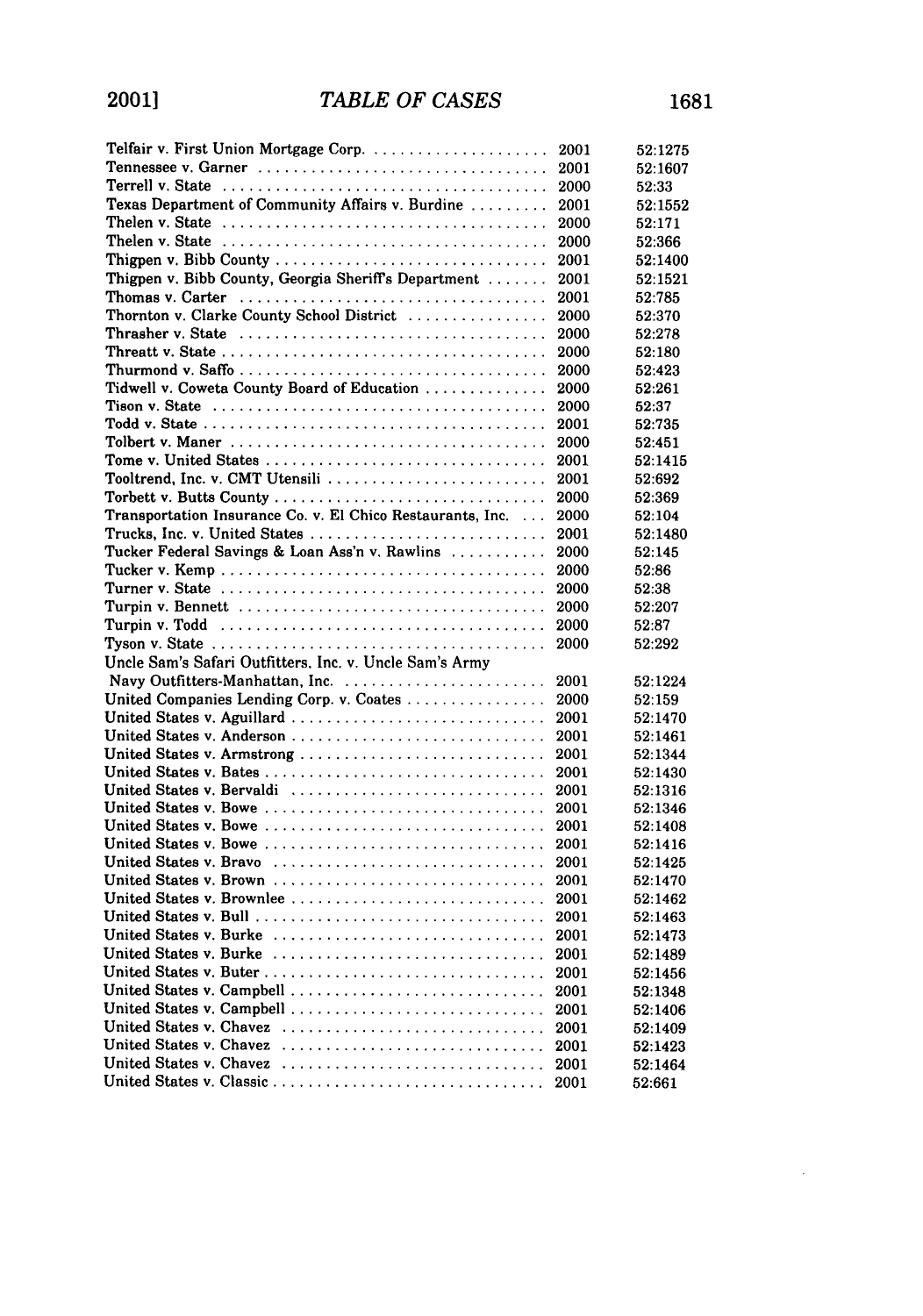$\mathcal{L}_{\rm{max}}$  and  $\mathcal{L}_{\rm{max}}$  and  $\mathcal{L}_{\rm{max}}$ 

| United States v. Cooper                            | 2001 | 52:1272  |
|----------------------------------------------------|------|----------|
|                                                    | 2001 | 52:1314  |
| United States v. Cooper                            | 2001 | 52:1434  |
| United States v. Cordoba-Mosquera                  | 2001 | 52:1343  |
| United States v. Cover                             | 2001 | 52:1424  |
| United States v. Cover                             | 2001 | 52:1431  |
| United States v. Deleveaux                         | 2001 | 52:1350  |
| United States v. Doherty                           | 2001 | 52:1364  |
| United States v. Drayton                           | 2001 | 52:1321  |
| United States v. Fernandez                         | 2001 | 52:1444  |
| United States v. Figueroa                          | 2001 | 52:1462  |
| United States v. Fisher                            | 2001 | 52:795   |
|                                                    | 2001 | 52.1290  |
| United States v. Garcia                            | 2001 | 52:1453  |
| United States v. Gaubert                           | 2001 | 52:1250  |
| United States v. Gerrow                            | 2001 | 52:1355  |
|                                                    | 2001 | .52:1308 |
|                                                    | 2001 | 52:1410  |
| United States v. Glinton                           | 2001 | 52:1313  |
| United States v. Gordon                            | 2001 | 52:1310  |
| United States v. Gordon                            | 2001 | 52:1320  |
| United States v. Gordon                            | 2001 | 52:1465  |
| United States v. Guapi                             | 2001 | 52:1322  |
| United States v. Guzman-Bera                       | 2001 | 52:1448  |
| United States v. Harper                            | 2001 | 52:1443  |
|                                                    | 2001 | 52:793   |
|                                                    | 2001 | 52:1436  |
| United States v. Inadi                             | 2001 | 52:1414  |
| United States v. Jackson                           | 2001 | 52:1458  |
| United States v. Jamieson                          | 2001 | 52:1445  |
|                                                    | 2001 | 52:1450  |
| United States v. Jiminez                           | 2001 | 52:1327  |
|                                                    | 2001 | 52:1468  |
|                                                    | 2001 | 52:1330  |
| United States v. Linville                          | 2001 | 52:1452  |
| United States v. Maldonado-Ramirez                 | 2001 | 52:1448  |
| United States v. Maynard                           | 2001 | 52:793   |
|                                                    | 2001 | 52:1442  |
| United States v. Miller                            | 2001 | 52:1429  |
|                                                    | 2001 | 52:1350  |
| United States v. Mosley                            | 2001 | 52:596   |
| United States v. Muegge                            | 2001 | 52:1335  |
| United States v. Nealy                             | 2001 | 52:1354  |
| United States v. Nealy                             | 2001 | 52:1423  |
| United States v. Noriega                           | 2001 | 52:1098  |
| United States v. O'Brien                           | 2001 | 52:1284  |
| United States v. Ojeda-Rios                        | 2001 | 52:1359  |
| United States v. Playboy Entertainment Group, Inc. | 2001 | 52:1171  |
| United States v. Poarch                            | 2001 | 52:1340  |
| United States v. Pounds                            | 2001 | 52:1357  |
| United States v. Powell                            | 2001 | 52:1313  |
| United States v. Prieto                            | 2001 | 52:1416  |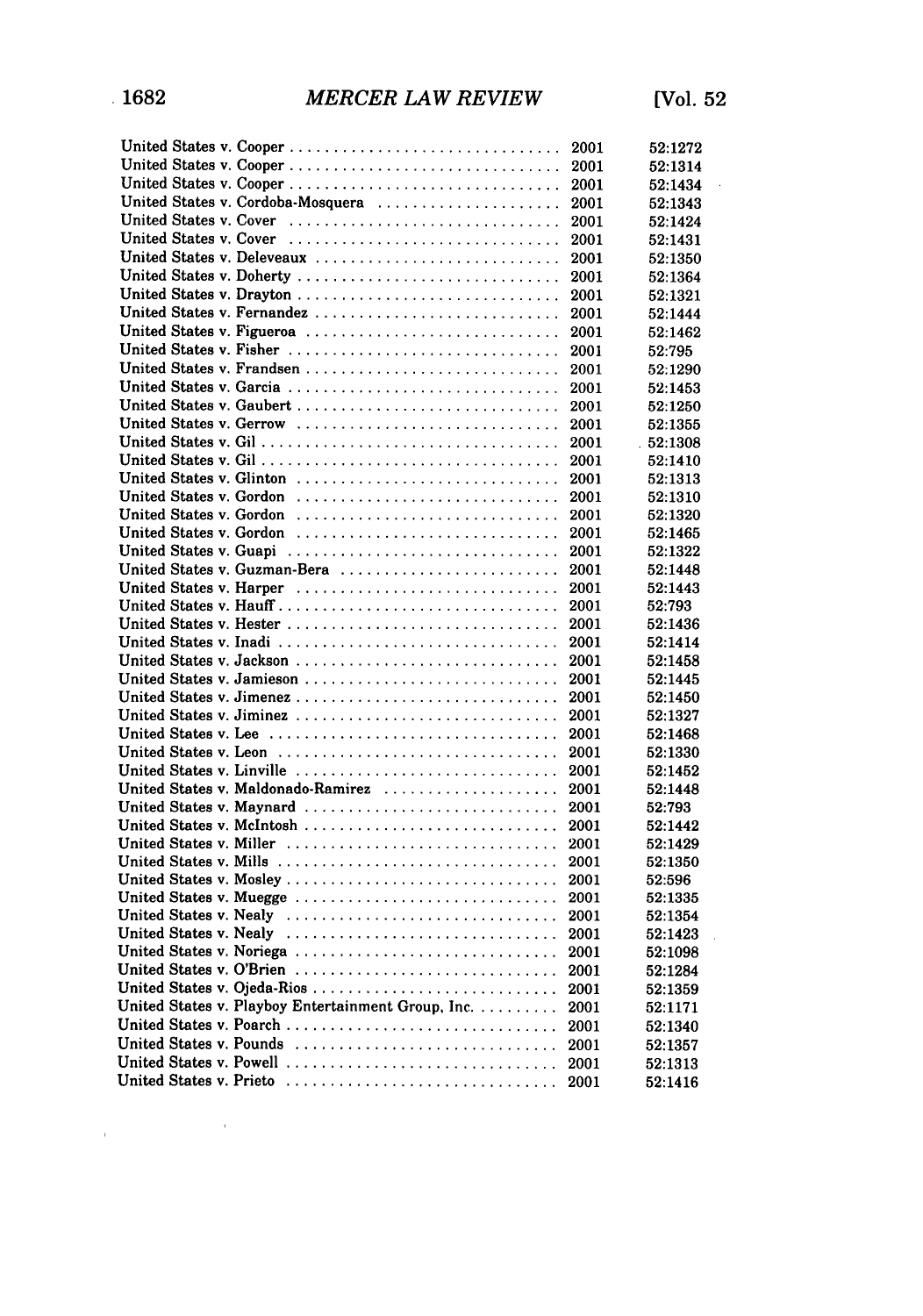| United States v. Probel                                | 2001 | 52:1440 |
|--------------------------------------------------------|------|---------|
| United States v. Prosperi                              | 2001 | 52:1409 |
| United States v. Puco                                  | 2001 | 52:792  |
| United States v. Richardson                            | 2001 | 52:1417 |
| United States v. Richardson                            | 2001 | 52:1418 |
| United States v. Rodriquez                             | 2001 | 52:1412 |
| United States v. Rogers                                | 2001 | 52:1353 |
|                                                        | 2001 | 52:1437 |
| United States v. Santa                                 | 2001 | 52:1323 |
| United States v. Shephard                              | 2001 | 52:1355 |
|                                                        | 2001 | 52:1413 |
| United States v. Simpson                               | 2001 | 52:1340 |
| United States v. Simpson                               | 2001 | 52:1438 |
| United States v. Smiley                                | 2001 | 52:798  |
| United States v. Smith                                 | 2001 | 52:1306 |
| United States v. Smith                                 | 2001 | 52:1341 |
| United States v. Smith                                 | 2001 | 52:1344 |
| United States v. Smith                                 | 2001 | 52:1444 |
| United States v. Swatzie                               | 2001 | 52:1355 |
| United States v. Thayer                                | 2001 | 52:1449 |
| United States v. Tillman                               | 2001 | 52:1442 |
|                                                        | 2001 | 52:1330 |
|                                                        | 2001 | 52:1538 |
| United States v. Tyndale                               | 2001 | 52:1469 |
| United States v. Ward                                  | 2001 | 52:1428 |
| United States v. Washington                            | 2001 | 52:1307 |
| United States v. Washington                            | 2001 | 52:1321 |
| United States v. Watson                                | 2001 | 52:1410 |
| United States v. Wiggins                               | 2001 | 52:1471 |
| United States v. Williams                              | 2001 | 52:797  |
| United States v. Yeager                                | 2001 | 52:1439 |
| US-1 Van Lines of Georgia, Inc. v. Ho                  | 2000 | 52:477  |
|                                                        | 2001 | 52:1127 |
|                                                        | 2001 | 52:1129 |
| Vandegriff v. Hamilton                                 | 2000 | 52:157  |
|                                                        | 2001 | 52:1237 |
|                                                        | 2000 | 52:276  |
|                                                        | 2000 | 52:173  |
|                                                        | 2000 | 52:278  |
| Venus Lines Agency, Inc. v. CVG International America, |      |         |
|                                                        | 2001 | 52:1252 |
| Venus Lines Agency v. CVG Industria Venezolana De      |      |         |
| Aluminio, C.A., ("Venus Lines I")                      | 2001 | 52:1246 |
|                                                        | 2000 | 52:197  |
| Virgina State Board of Pharmacy v. Virginia Citizens'  |      |         |
|                                                        | 2001 | 52:1129 |
| Wachovia Bank of Georgia, N.A. v. Reynolds             | 2000 | 52:134  |
| Wachovia Bank of Georgia, N.A. v. Reynolds             | 2000 | 52:145  |
| Wade v. Georgia Diversified Industries, Inc.           | 2000 | 52:509  |
|                                                        | 2000 | 52:298  |
| Wadkins v. Smallwood                                   | 2000 | 52:415  |
| Wal-Mart Stores, Inc. v. Samara Bros.                  | 2001 | 52:703  |